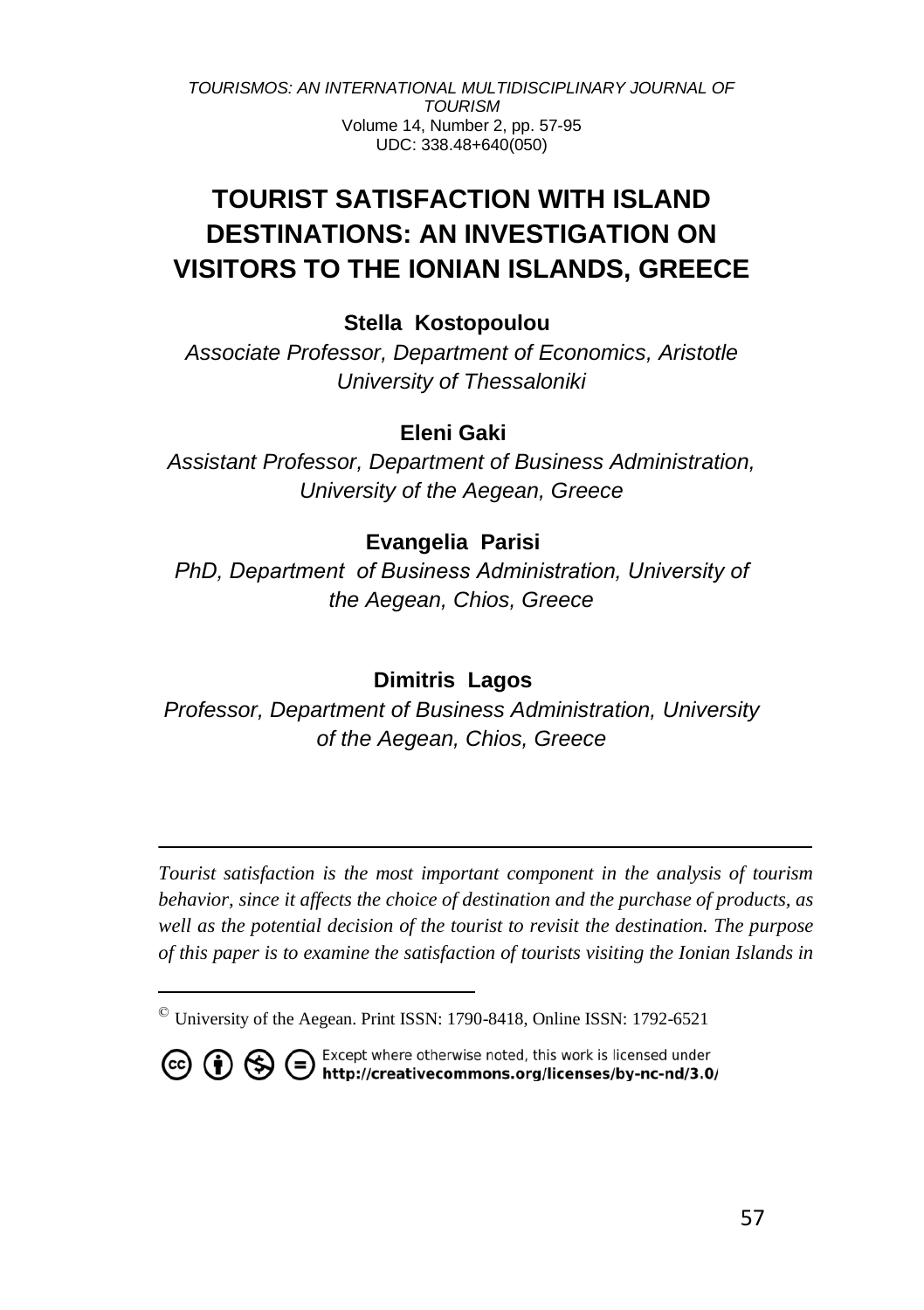*Greece, by use of quantitative methods that capture the factors influencing the satisfaction of tourists and their desire to repeat the visit, their relationship and consideration of the causes that shape tourism behavior. Research results reveal factors that affect tourist satisfaction, the relationships among these factors, the relationship between satisfaction and revisit to destination, the assessment of satisfaction by segmentation of tourists with regard to their motivation, the usability of information in satisfaction and the effect of tourism experience in travel behavior. The tourism policy recommendations arising from the research results will contribute to the diversification and enrichment of the tourism product, while also to a further enhancement in the satisfaction of tourists visiting the Ionian Islands.*

**Keywords:** *Tourist Satisfaction, Loyalty, Destination, Ionian Islands* 

# **INRODUCTION**

Tourism is widely acknowledged as one of the most dynamic and largest sectors in the world economy, the second fastest growing global industry, and one of the strongest drivers of global economic growth (WTTC, 2019), with significant impacts across world economies in terms of employment generation and contribution to national GDP (WTO, 1995; WTTC 2013; UNWTO, 2018; OECD, 2018). According to the World Travel and Tourism Council Report (2019), the industry supports 319 million jobs and generates 10.4 per cent of world GDP, that is \$8,8 trillion (UNWTO, 2019). Tourism growth rates are considered to be the highest in recent years (3.9 per cent in 2018), due to strong outbound demand from major source markets and a global economic upturn (UNWTO/GTERC, 2018). Tourism activity does not only benefit the industry itself, but also other economic sectors, such as trade, transport and construction (Hui et al. 2007). As a result, governments and local authorities around the world, continually intensify efforts to compete for the tourism market, realizing the importance of tourism as a significant driving force for economic growth and employment.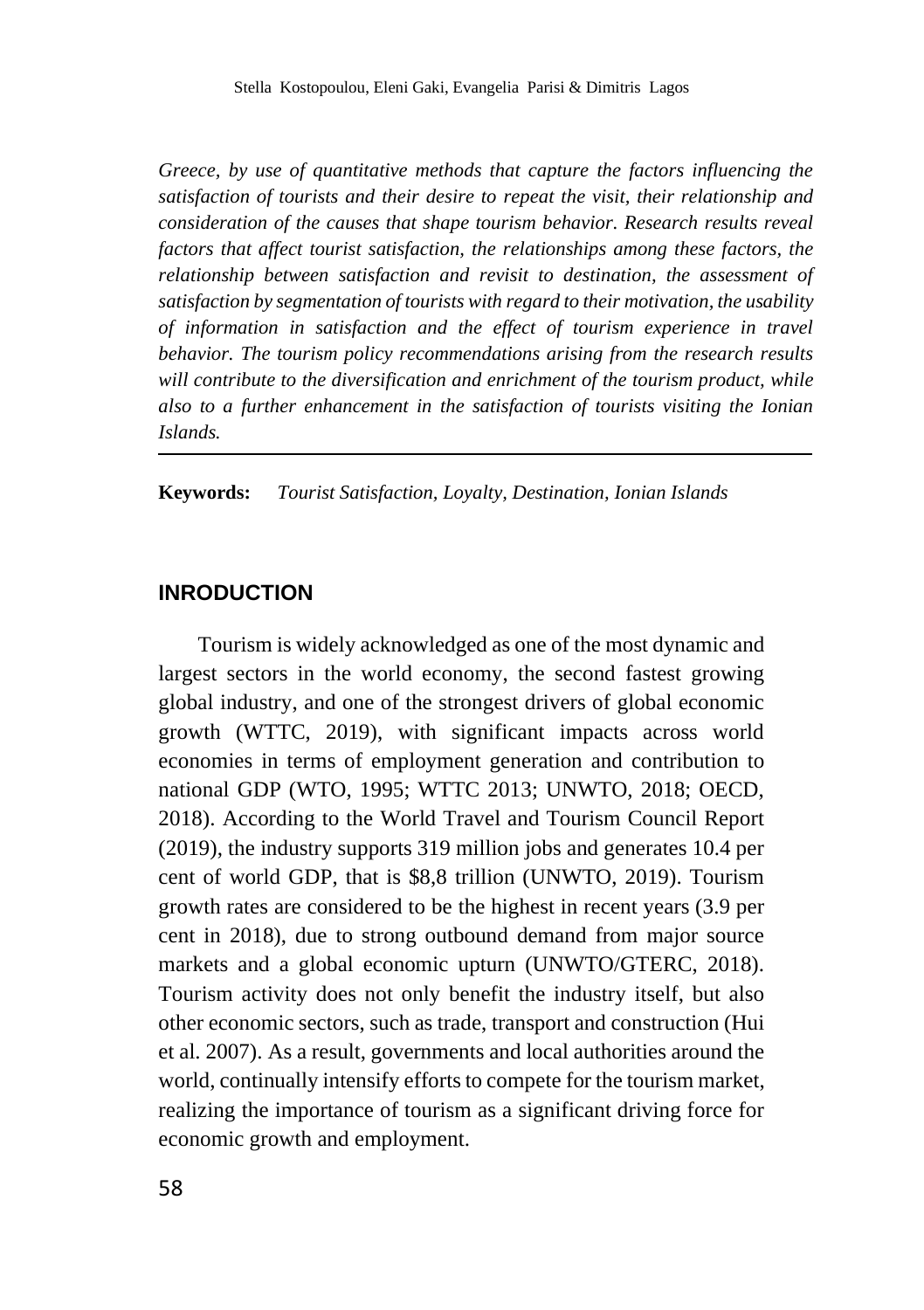Tourist satisfaction, a fundamental concept in the understanding of tourist behavior, is considered to be the key to the success of the tourism industry, since it has a considerable impact on the choice of the destination for tourists, the purchase of products and services, and the potential decision to visit the destination again (Ross and Iso-Ahola, 1991; Sadeh et al., 2012; Ahmed 1991; Stevens 1992). As a consequence, tourist satisfaction is one of the most frequently studied topics in the literature of the tourism industry, due to its significance for the survival and future of tourism destinations, products and services (Gursoy et al. 2003, 2007; Naidoo et al. 2010). Nevertheless, in Greece, and more specifically in the Ionian Islands Region, one of the most visited regions in the country, a rather limited number of academic studies based directly on tourist satisfaction have been carried out (Courtis and Mylonakis, 2008). This research was therefore conducted in order to better understand the satisfaction of tourists visiting Ionian Islands, and could be useful to tourism stakeholders and regional planning authorities in retaining and improving the ranking of the Ionian Islands among Greece's most popular holiday destinations.

The Region of Ionian Islands, one of the thirteen regions of the country, consists of a group of islands situated along the western mainland coast of Greece, traditionally called the Heptanese (Eptanesa), meaning "Seven Islands". The region is well positioned geographically, as it is close to both mainland Greece and Western Europe, and thus constitutes a convenient stepping-stone, particularly for coastal shipping traffic between Greece and Italy. The Ionian Islands, renowned for their natural beauty, long history and cultural heritage, are popular tourist destinations, being Greece's sunniest area. These factors favored the continued development of tourism, which has become the most dynamic branch of the regional economy.

Following this brief introduction, in the second section we address the concept of customer satisfaction and its relationships with perceived service quality and customer loyalty. The literature review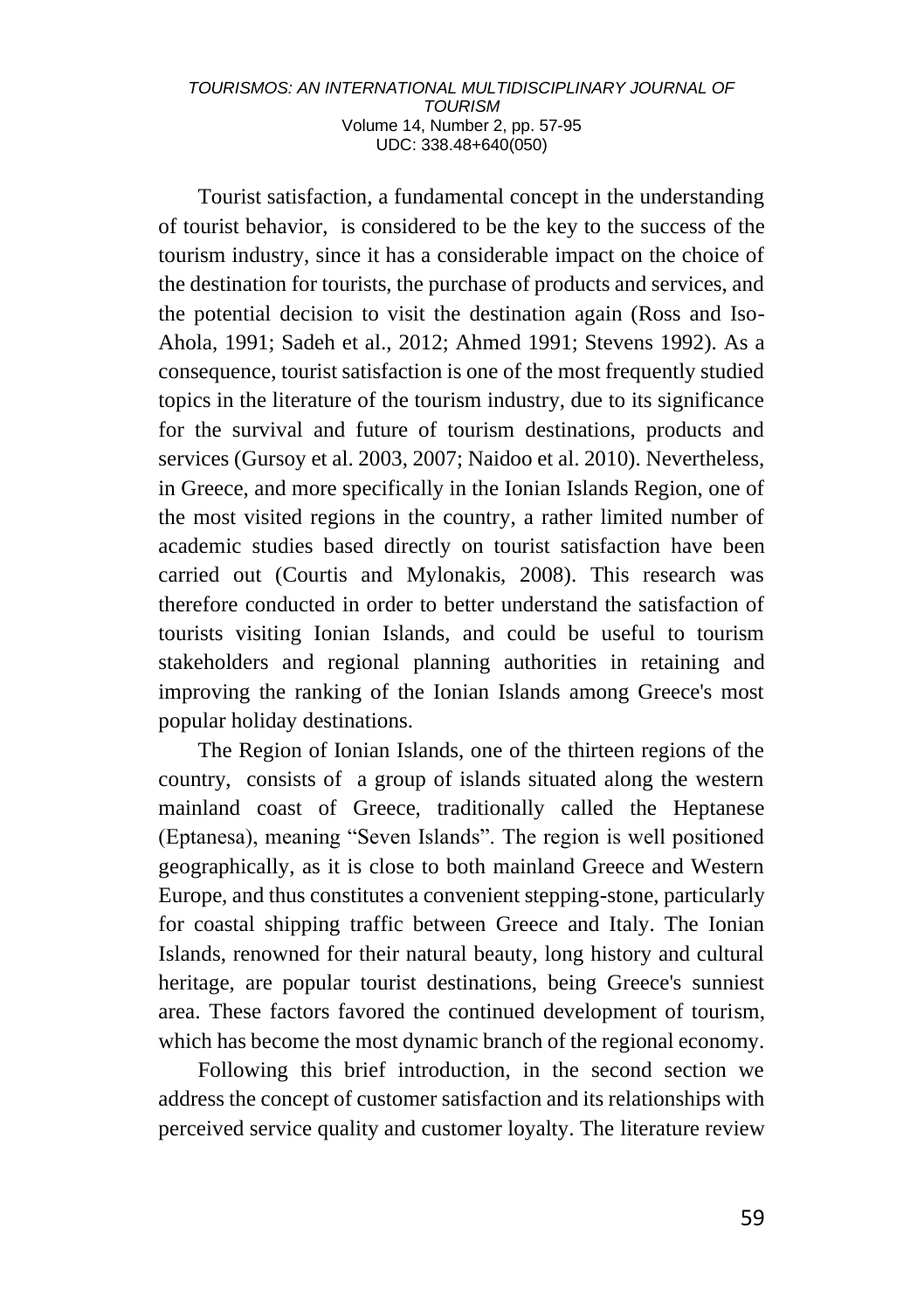focuses on the definition and key features of tourist satisfaction, while the section also discusses theoretical approaches and methodologies used to assess tourist satisfaction. The third section provides an outline of the study area's general and tourism profile. In the fourth section the methodology used in the research is presented, followed by the analysis of the survey results. Lastly, the conclusions and some further recommendations are summarized.

# **LITERATURE REVIEW**

In the literature on the market economy, much attention has been given to the definition and measurement of consumer satisfaction (Oliver and Swan, 1989; Churchil and Sutprenant, 1982; Ibrahim and Gill, 2005; and Velazquez et al., 2011). Customer satisfaction is described as a psychological term, involving the sense of well-being and pleasure resulting from receiving what one hopes for and expects from an attractive product and/or service (Vavra, 1997). When products or services exceed consumer expectations, then quality is achieved and the services are maintained by the consumer. Hence, business success is specifically measured by customer satisfaction, thus loyalty attainment. Research studies have revealed that customer satisfaction is likely to produce positive consumer behavioral outcomes such as positive word-of-mouth and repeat purchases, as well as reduced marketing costs (Barsky, 1992; Kozak and Rimmington, 2000; Gursoy et al., 2003; Karatepe, 2006; Haywood 1989; Rosenberg and Czepiel 1984). Research results have also showed that if quality of the product fails to meet the purchaser's demand, the dissatisfied customer will not buy or further endorse the products, and will not return to a company, resulting in business failure.

As in the study on consumer satisfaction, academic researchers examined intensively tourist satisfaction and loyalty, since they both are the key determinants of tourism performance (Yoon and Uysal, 2005; Eusebio and Vieria, 2013). Nonetheless, the concept of tourist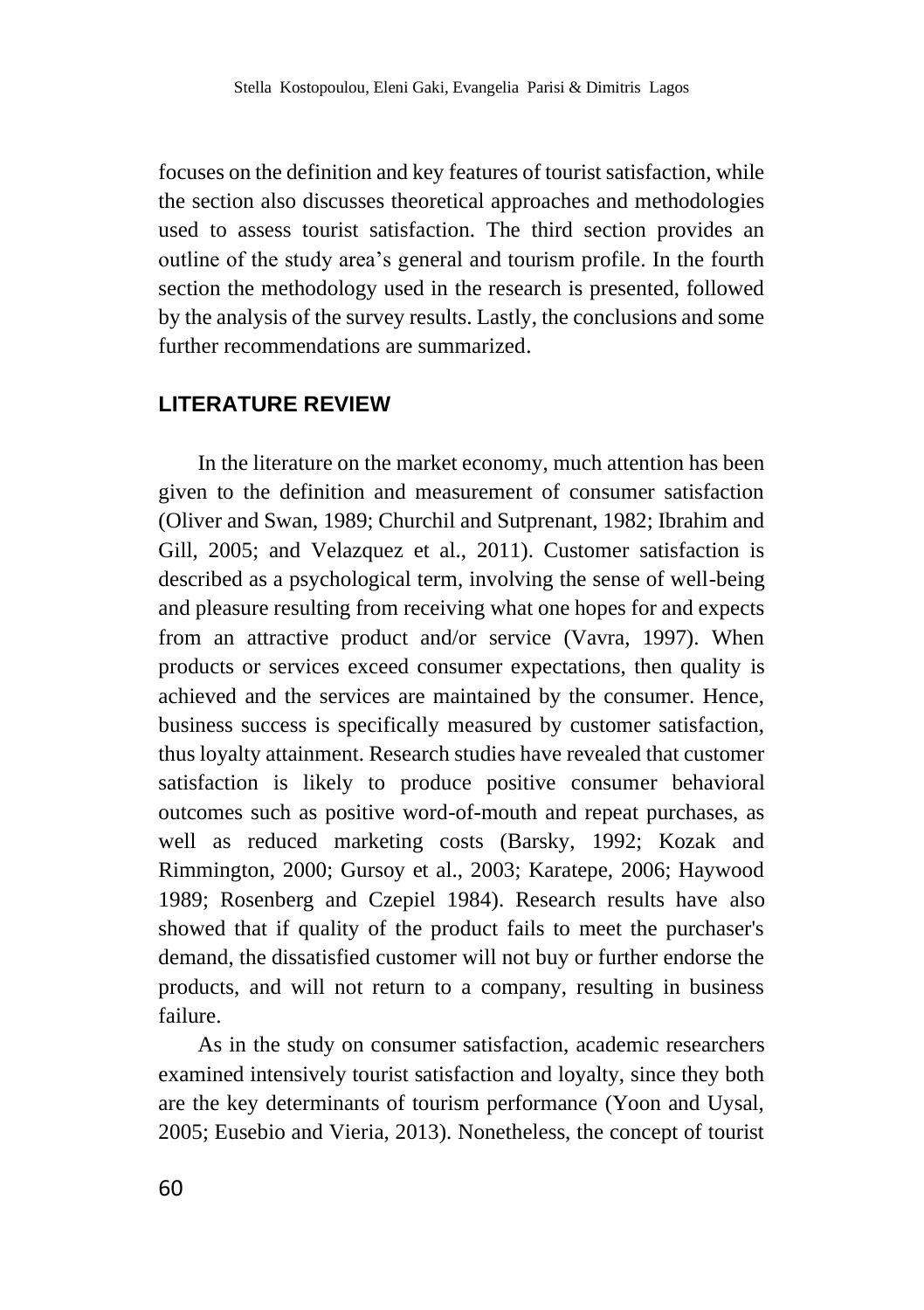satisfaction is rather difficult to deal with in the tourism context, considering the "complexity" of the tourism product (Smith, 1994) and the global competition for destinations and DMOs (Destination Management Organizations).

Tourist satisfaction is described by Severt et al. (2007) as the degree to which the enjoyment of satisfaction of the tourist that emerges from the travel experience about a product or service, fulfills the desires, expectations and wishes of the tourist in association with the trip. Severt et al. (2007) suggest that customers' satisfaction is based upon the comparison of their expectations before and after consumption. Therefore, tourists' satisfaction is understood to be related to their pre-travel expectations and post-travel experiences, and thus to have a dual causality, being related to the tourist's expectations before the trip, and to the tourist's justification after the trip on the services provided, based on the real experiences. Consequently, tourists feel satisfied when their experiences go beyond their expectations (Aliman et al. 2016).

Consumer satisfaction is therefore a post-consumption assessment (Tse and Wilton, 1988) of the product or service obtained, also explained as a function of consumer perceptions (Neal and Gursoy, 2008). Nevertheless, as Naidoo et al. (2010) indicate, it is extremely complex to understand and quantify customer perceptions, since each individual has unique perceptions. Moreover, measuring customer perceptions is even more challenging for a tourism destination, considered a complicated phenomenon that consists of a variety of tangible and intangible attributes, making it difficult to be characterized and assessed (Echtner and Ritchie, 1993). Tourism destination is a complex operation of products, services and manufacturing units that provide a tourism experience to individuals or groups of people who temporarily leave their place of permanent residence and move to a destination of their choice, to satisfy their tourism needs or wishes. Tourists are now more experienced and better informed than ever before, making the selection of the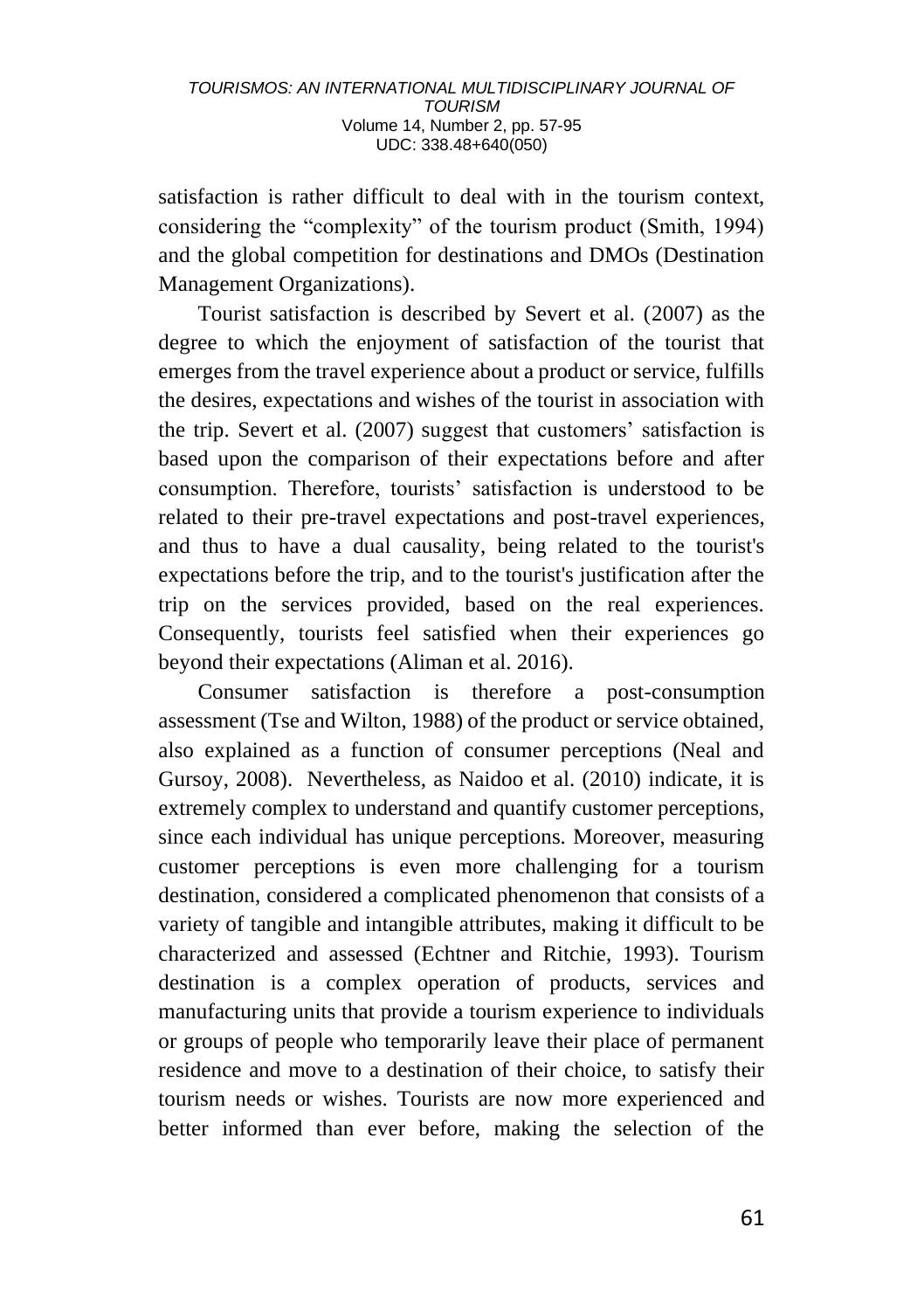destination even more complicated. This complexity is significantly increased by factors related to the characteristics of a destination (natural environment, local culture and climate, recreational facilities, hotel and restaurant services), and by subjective factors related to the preferences of the tourists themselves. In addition, the need for an integrated tourism product (Courtis and Kokotos, 2009) that values the environment, the visitor, but also the entire community, makes the exploration and measurement of tourist satisfaction of great importance for the destination's development. The main purpose of measuring and explaining customer satisfaction is to understand how well suppliers at a specific destination know and respond to their visitors' needs, and identify the elements of the destination's offer to be improved (Aliman et al., 2016).

Tourist satisfaction research is thus important for effective destination marketing due to the imperative position of customer satisfaction, because it influences the choice of destination, the consumption of products and services, and the decision to return (Kozak and Rimmington, 2000). For these reasons, a lot of tourism research has centered on the subject, regarded by both practitioners and academics as an important research topic (Xia et al., 2009).

In the tourism literature, tourist satisfaction, was viewed either as a cognitive and emotional phenomenon (Sanchez et al., 2006), or as the result of a contrast between the appreciation of tourists for the goods and services they receive, and the expectations generated before and during the trip (Chon and Olsen, 1991; Βarsky and Labagh,1992; Crosby, 1993; Bigni and Andreu, 2004). Yoon and Uysal (2005) emphasise the tourist emotional aspect on which the push and pull factors are likely to influence the tourist satisfaction formation process, where the push factor is the urge for travel and the pull factor is the destination's appeal.

In addition to this, tourist satisfaction has been linked to quality, commitment (loyalty), (Parasuraman et al., 1985), incentives for tourism (Crompton and Love, 1995), the image of a tourism destination (Chen and Hsu, 2000), the previous experience of tourists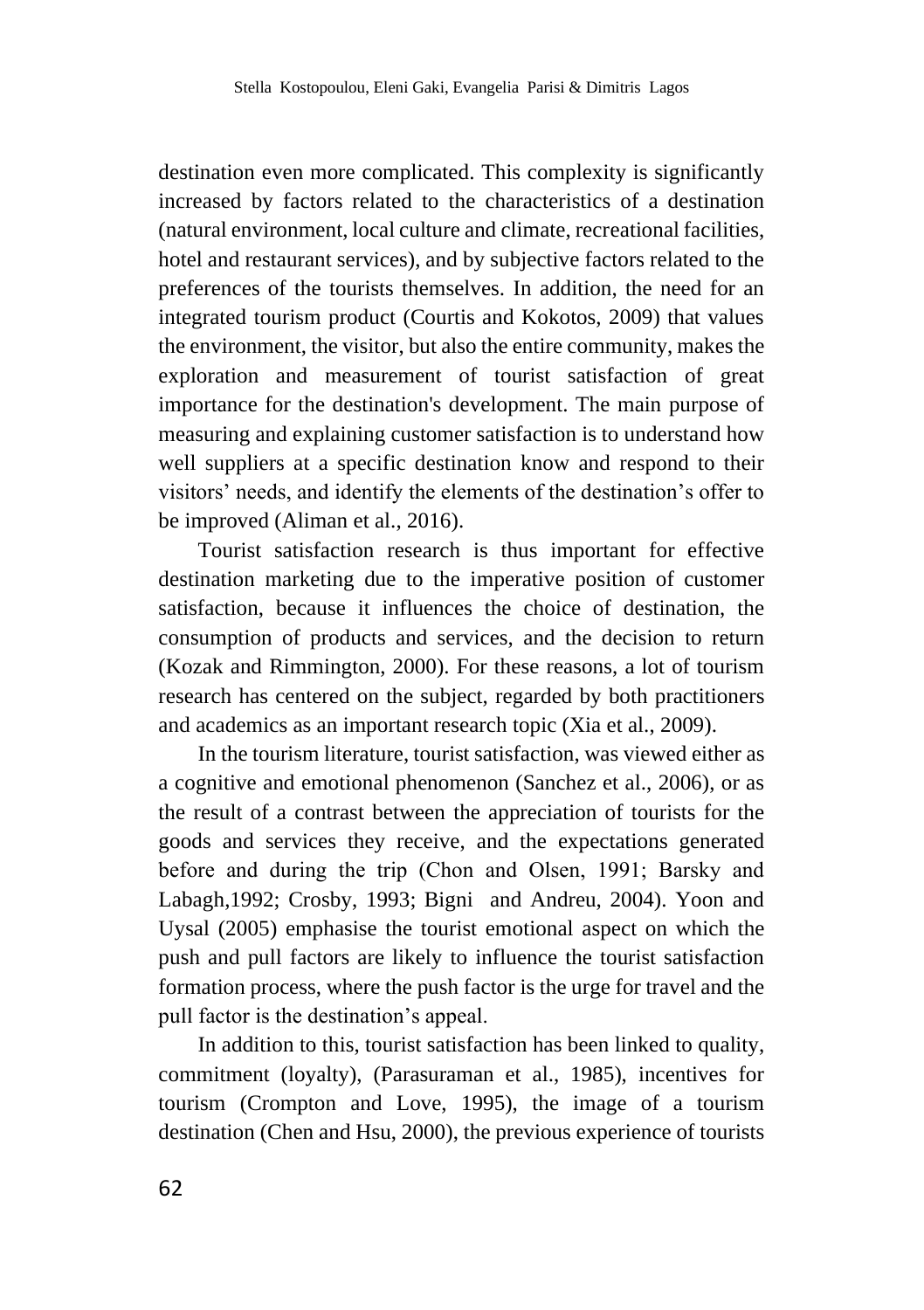(Konecnik and Ruzzier, 2006). Opermann (2000) argued that repeated visits and recommendations to other potential tourists are largely determined by the degree of loyalty, based upon tourist positive appraisal of goods, services and other facilities provided by destination. Anderson (1994) gave another dimension to satisfaction, seeking to examine its relationship with profit, and discovered that satisfaction directly affects profit through the mechanism of retaining customers.

The dimension of satisfaction is described in the context of Oliver's Expectancy Disconfirmation Model (Oliver, 1997), as a pleasant after-shopping experience of a product or service, given the customer's pre-purchase expectation. The disconfirmation of expectations became widely accepted as the progenitor of personal satisfaction. Tourist satisfaction is therefore defined "as the estimation that the product or service itself provides a pleasant level of feeling during the purchase - consumption or a general market assessment."

Pizam and Ellis (1999) consider that satisfaction can be classified as service satisfaction (of a particular transaction) and overall satisfaction (of a particular corporate identity). In a survey by Bou-Llumar et al. (2001), overall satisfaction was described as an intermediate variable between perceived service quality and intention to repeat the visit. Eventually, Bosque and Martin (2008) tried to explain the consumer's psychological side and linked related tourist satisfaction to the expectations, feelings and image of a tourism destination.

Tourists assess the quality of the service or product provided in relation to the satisfaction of their primary and secondary needs, where satisfaction of primary tourism needs is rather not sufficient to retain customers. More is required, particularly in satisfying secondary needs, mainly social and psychological, so travelers will be loyal to a tourism services business. Tourism businesses will have to cause customers "excitement", to exceed their expectations.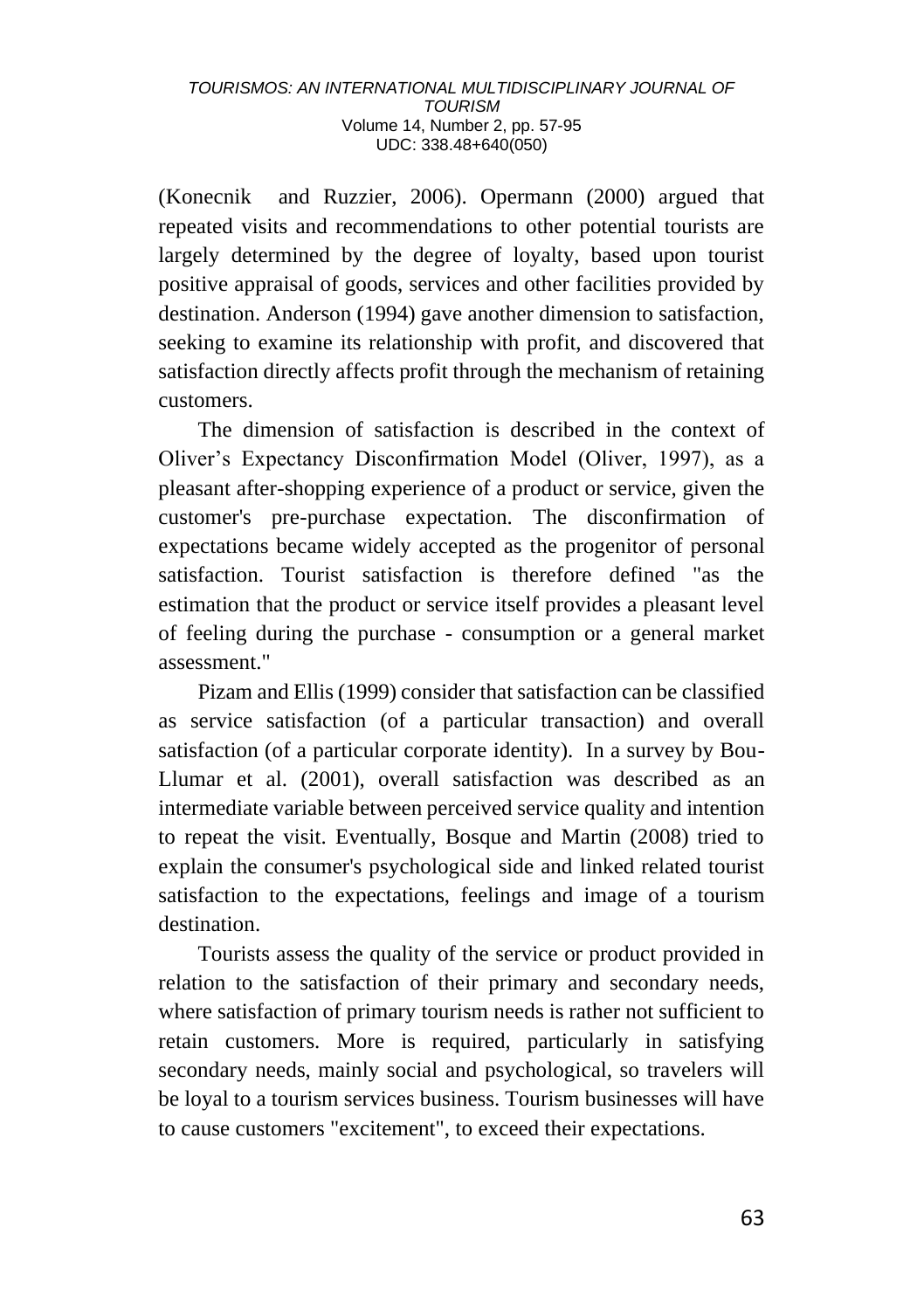In the tourist satisfaction literature, a considerable number of theoretical and statistical models have been adapted from marketing research e.g. Kano's service quality measure model (Kano, 1984), SERVQUAL, HOLSAT, SEM (see Hassan and Shahnewaz, 2014 for an annotated bibliography). Many researchers deal with the relationship between needs and customer satisfaction based on Kano's model (Oliver 1993). The needs of customers are divided into three levels: Basic/Essential (requirements), Expected and Enthusiastic/Unexpected experiences. The expected needs are those that the customer knows, wants or intends to satisfy, but are not important to him/her, nor are they absolutely necessary. With regard to unexpected needs, the customer does not know them and is surprised when the company offers goods or services, that he/she could not possibly imagine. Within this framework, the innovative and customer-oriented companies find ground and ways to excite consumers. For example, when the customer books a room in a hotel, a basic need is to have a bed that is strewn and clean. The expected needs may include a TV, a soap and a toothbrush, while the enthusiastic needs may include fruits and a welcome card from the hotel manager.

As the degree of satisfaction of the customer depends on the level of satisfaction of the needs, the customer develops a sense of loyalty to the company. In order to maintain its customers, a company must plan, produce and deliver services on the basis of customer needs, preferences and expectations. The company must make the distinction between the essential, expected and enthusiast needs of the customers according to their goals. Failure to meet even the basic needs would likely create one-off clients who spread their negative experiences to others, multiplying the company's negative outcome.

The value of trust and commitment gained from customers is very significant, since it is generally accepted that attracting a new customer costs a company much more than retaining an existing one. A satisfied customer is very likely to use the company's services regularly and to attract new customers additionally by providing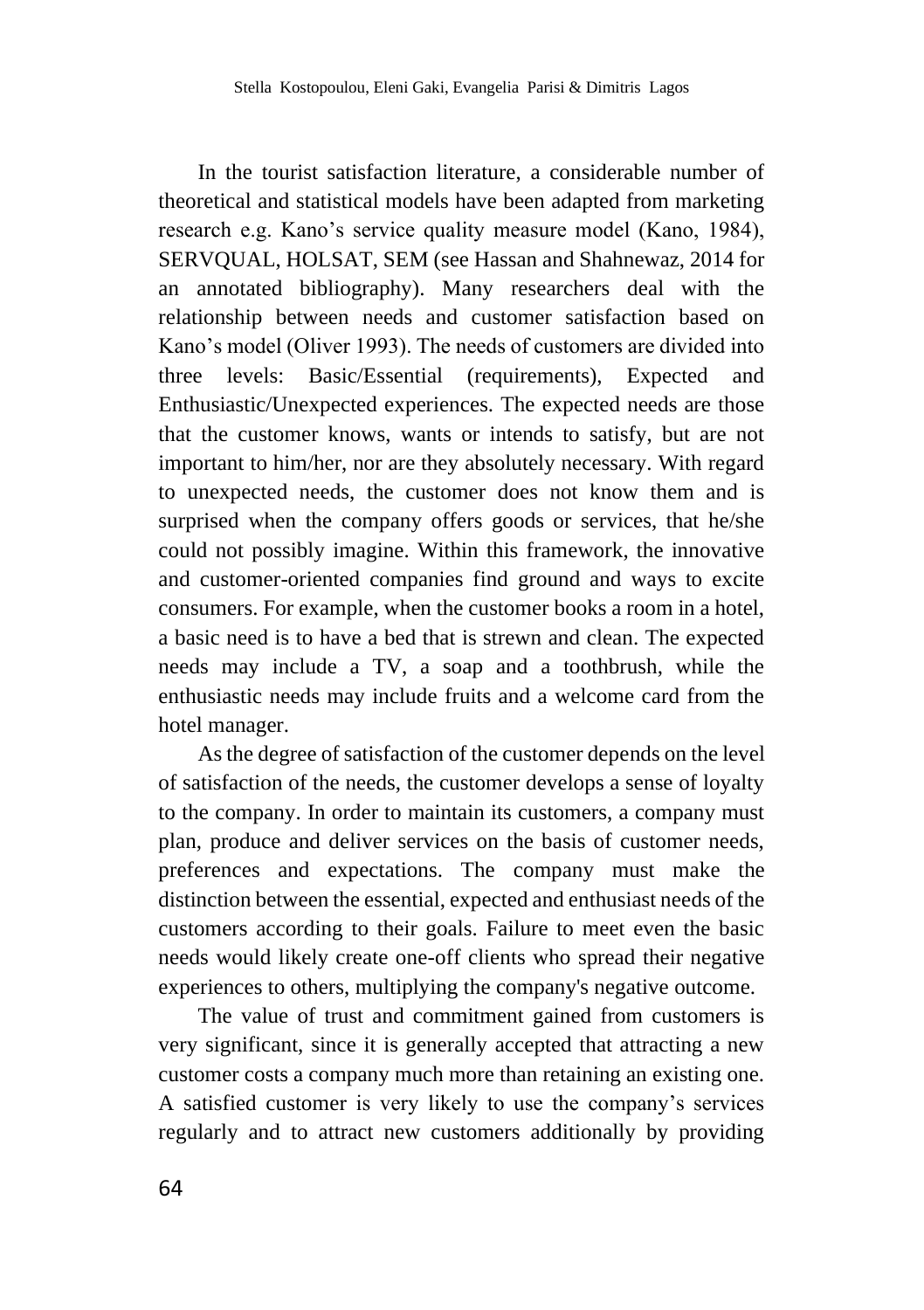positive feedback about the business (good word of mouth). All the above refer to service-related businesses, but they can be generalized to refer to specific tourism destinations that wish to attract loyal and repeated tourism "clientele". The goal of a destination should be to create not only perceptions, but also experiences that lift each customer/tourist with a clear view of the top in the different levels of faith.

The aim of this paper is to investigate the satisfaction of tourists visiting the Ionian Islands in Greece, to identify factors influencing their satisfaction and intention to return, and their relationship. This is achieved through a research survey by use of a structured questionnaire, that explores the relationship (direct and indirect) between the variables that have been already shown to correlate with satisfaction, but also the causes that affect tourism behavior.

# **SURVEY AREA**

The Ionian Islands complex, scattered along the mainland Greece's western coastline, form the administrative Region of Ionian Islands, which is divided into the Regional Units of Corfu, Kefalonia, Lefkada and Zakynthos. The administrative region does not include all of the Ionian Islands, since the islands of Kythera and Antikythira, located off the southern tip of the Peloponnese, historically part of the Ionian Islands complex, are now integrated to the Region of Attica. Together with Western Greece and Peloponnese Regions, Ionian Islands Region are administered by the Patras-based Decentralized Administration of Peloponnese, Western Greece and Ionian Islands (Enterprise Greece, 2017).

The total surface of the Region is 2306.94 km², being the smallest of the thirteen regions of the country, with a population of 207,855, according to the 2011 census, 1.92 per cent of the total Greek population. The islands population has fallen in recent decades, decreased by 1.50 per cent in 2011 compared to the population in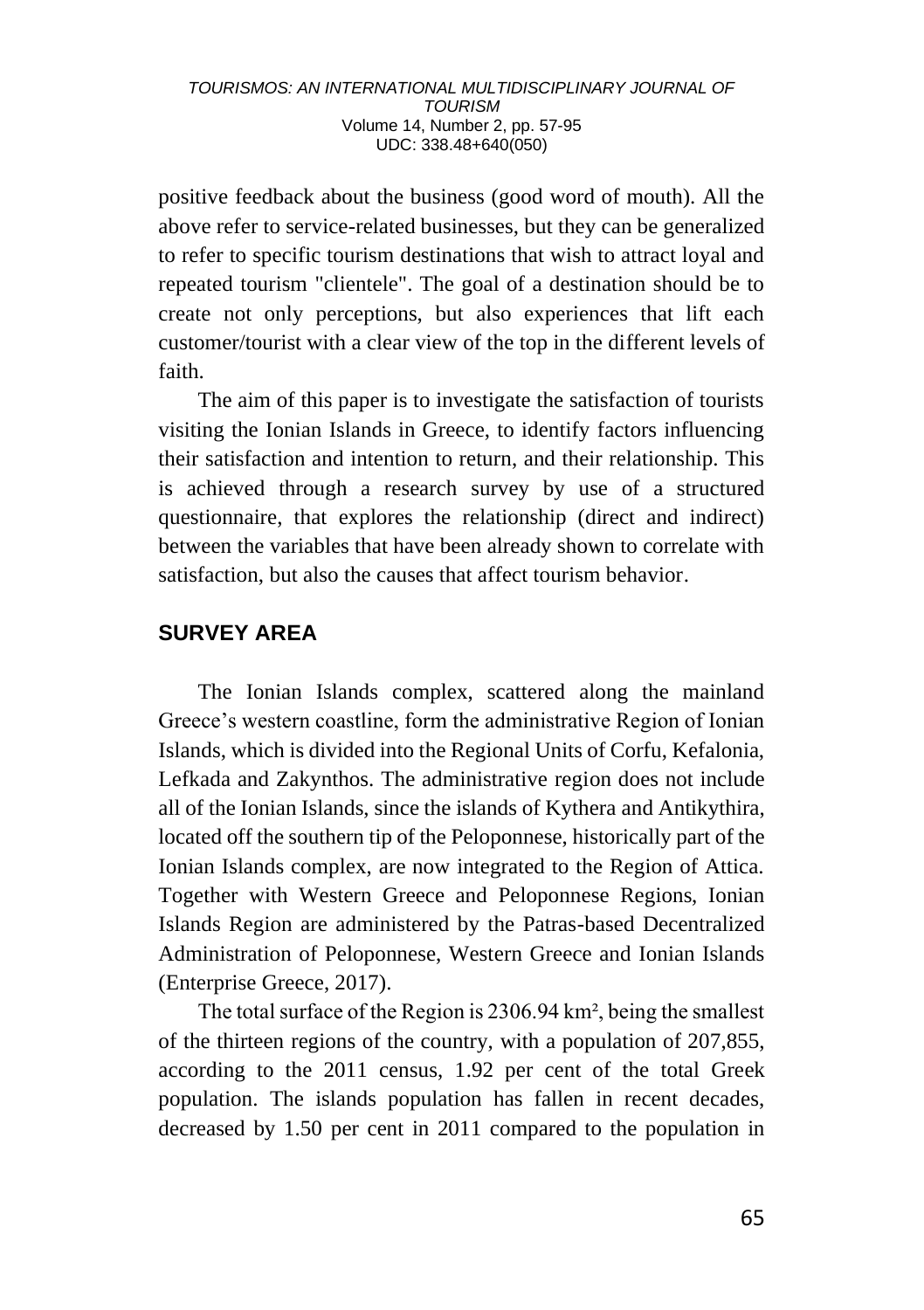2001, due to emigration and the decline of traditional productive activities, fishing and agriculture. Nevertheless, the region remains the third by population density with 90.1/km² nationwide, well above the national average of 81.96/km². The Region consists of 32 large and small islands. The larger and most populous islands are Kerkyra (Corfu) with a population of 104,371, followed by Zakynthos (Zante) (40,759), Kefalonia (Cephallonia) (35,801), Lefkada (Leucas) (23,693), Ithaki (Ithaca) (3,231) and Paxoi (2,300). Among the small ones are Antipaxoi, Ereikoussa, Mathraki, Othonoi, Meganisi, Kalamos, Kastos and Strofades isle group south of Zante.

Historically, the Ionian Islands played an important role, located at the crossroads of major economic and commercial routes of European and international trade linking the Western and Eastern Mediterranean with the Adriatic Sea (Kapetanakis, n.d.). In 1204 the Franks seized Constantinople and the Ionian Islands, part of the Byzantine Empire until then, were ceded to the Venetians. The centuries-long Venetian rule, preserved the Ionian Islands from becoming part of the Ottoman Empire and led to the formation of a distinct cultural identity, a local nobility with many Italian influences, whose register remained in effect as late as the 19th century. From the time of Frankish rule until 1864, when the islands became part of the modern Greek state, power changed hands a number of times. European presence on the islands, concurrently with Ottoman rule in the rest of Greece, led to significant intellectual activity that is manifested in the islands' architectural tradition and charming cultural traits (GNTO, n.d).

The Region of Ionian Islands is known for its rich landscape variety, in terms of lush vegetation and coastline geomorphology, with a length spanning roughly 8 per cent of the coastline of the entire country. The natural environment is known for its abundant fauna and flora, as well as for its biodiversity and ecosystems. In Zakynthos there is a marine park, the habitat of the world-renowned tortoise caretta-caretta, and in Kefalonia the national park of Aenos, with a particular species of fir-tree (abies cephalonica). The Corfu and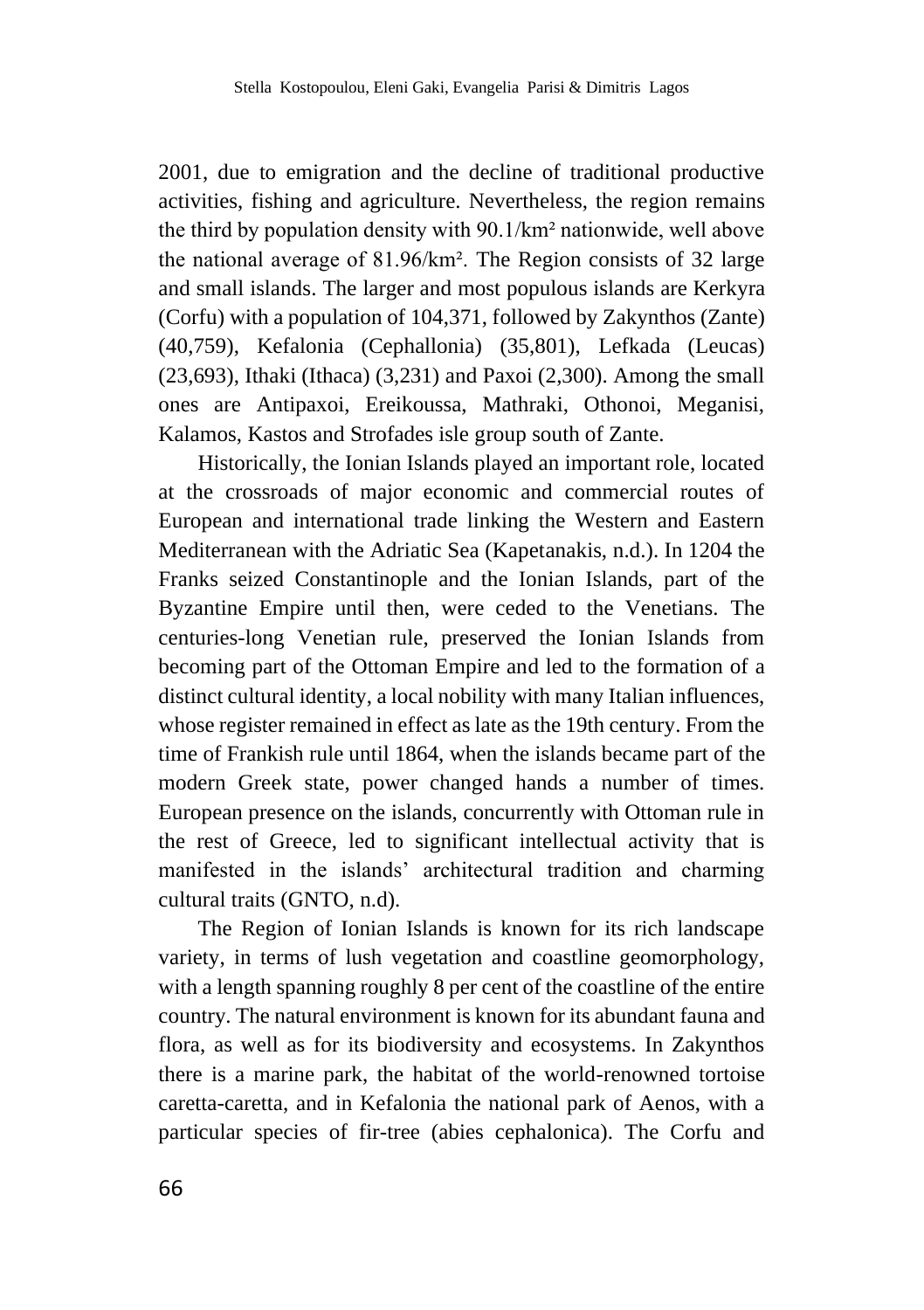Lefkada lagoons are of great interest to environmentalists, while Kefalonia, Ithaca and Paxoi boast impressive caves, still largely unexplored. The Ionian Islands have a mild, temperate climate, seawaters as deep as they are refreshing, verdant mountains, a rich cultural heritage and a carefree spirit, a combination that makes them the ideal choice for vacation to enjoy a well-developed tourism infrastructure, hotels, restaurants, water sports centres, cultural events and numerous sights, historic monuments, and museums. Furthermore, the area's air currents have turned many of the Ionian Islands' beaches into worldwide known destinations for windsurfing. Based on the above characteristics, the major industry in the Region of Ionian Islands is tourism (Table 1).

Table 1. Region of Ionian Islands: Gross Value Added by Industry 2014

| <b>Industry/Sector</b>                   | Gross Value Added | % in total GVA |
|------------------------------------------|-------------------|----------------|
|                                          | (in million euro) | of the Region  |
| Agriculture, Forestry and Fishing        | 95                | 3.5            |
| Mining, energy, water supply and waste   | 57                | 2.1            |
| management                               |                   |                |
| Manufacturing                            | 67                | 2.5            |
| Construction                             | 80                | 2.9            |
| Trade, transportation<br>and<br>storage, |                   |                |
| accommodation and<br>food<br>service     | 1,241             | 45.7           |
| activities                               |                   |                |
| <b>Information and Communication</b>     | 30                | 1.1            |
| Financial and Insurance activities       | 72                | 2.6            |
| Real Estate activities                   | 463               | 17.0           |
| Scientific, administrative and support   | 86                | 3.2            |
| service activities                       |                   |                |
| Public administration, education, health | 402               | 14.8           |
| and social work activities               |                   |                |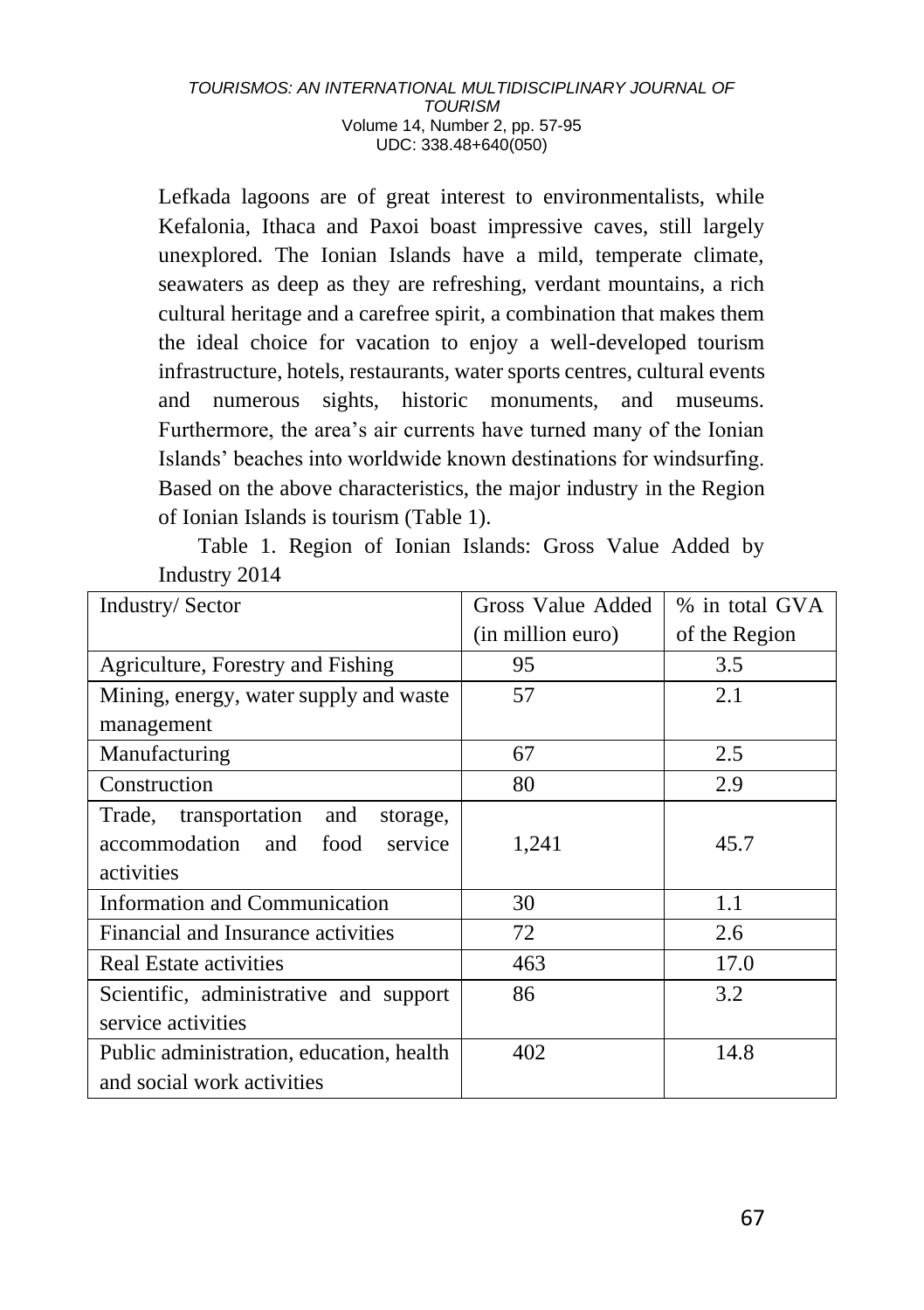| Arts, recreation and other service | 124   | 4.6 |
|------------------------------------|-------|-----|
| activities                         |       |     |
| Total                              | 2,717 | 100 |

Source: Hellenic Statistical Authority, Enterprise Greece (2017) The Region is served by three international airports (on Corfu,

Kefalonia and Zakynthos), while mainland Aktion Airport also serves Lefkada; four Heliports (on Ithaca, Paxoi, Othoni and Ereikoussa), eighty-nine ports offering a variety of uses (Passenger, yacht shelters, fishing shelters, ports yachts etc.), two Water-Airports (on Corfu and Paxoi) and a satisfactory public road network (Enterprise Greece, 2017).

Regarding hotel capacity characteristics in the Ionian Islands, in 2015, there were 929 hotel units operating, resulting in a total capacity of 47,595 rooms and 91,480 beds, with an average capacity 51 rooms. Hotel units in the Ionian islands constitute 9.5% of the total number of hotel units in the country or about 11.6% of the total number of beds (Institute for Tourism Research and Forecasts, 2016; PwC, 2018). According to data from the register of the Hellenic Chamber of Hotels, from 2000 to 2015, hotel units on the Ionian islands saw a 30 per cent increase, significantly higher than the average of the country (Figure 1).

Figure 1. Ιonian Islands. Hotel Unit Capacity Evolution 2000 – 2015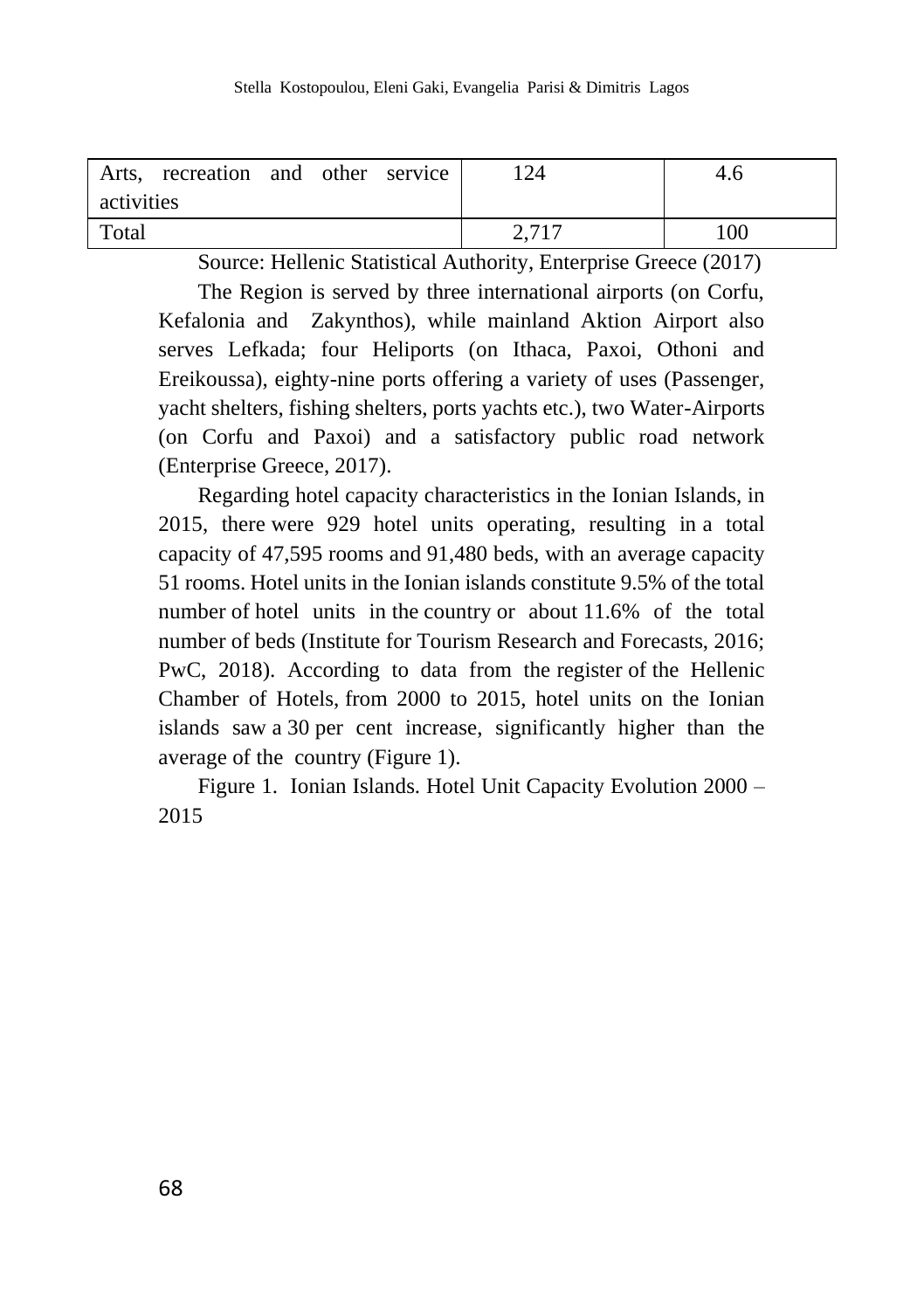

Source: Hellenic Chamber of Hotels, Institute for Tourism Research and Forecasts (2016)

The increase in hotel units was in tandem with a significant upgrade of their quality standard. Hotel units of the top 3 upper level hotel categories showed an increase of about 53 per cent, while hotel units of the two lower level categories a 19 per cent, a fact that explains and emphasizes the trend in the quality improvement of the hotel units and services offered. Five-star hotels reported a strong increase (+333%), though their average size fell from 223 rooms in 2000 to 156 rooms in 2015. Hotels in the two upper categories limit their size by opting to create smaller units where more standard quality, customized and personalized service can be offered (Figure 2).

Figure 2. Ιonian Islands. Hotel Unit Capacity Evolution per category 2000 and 2015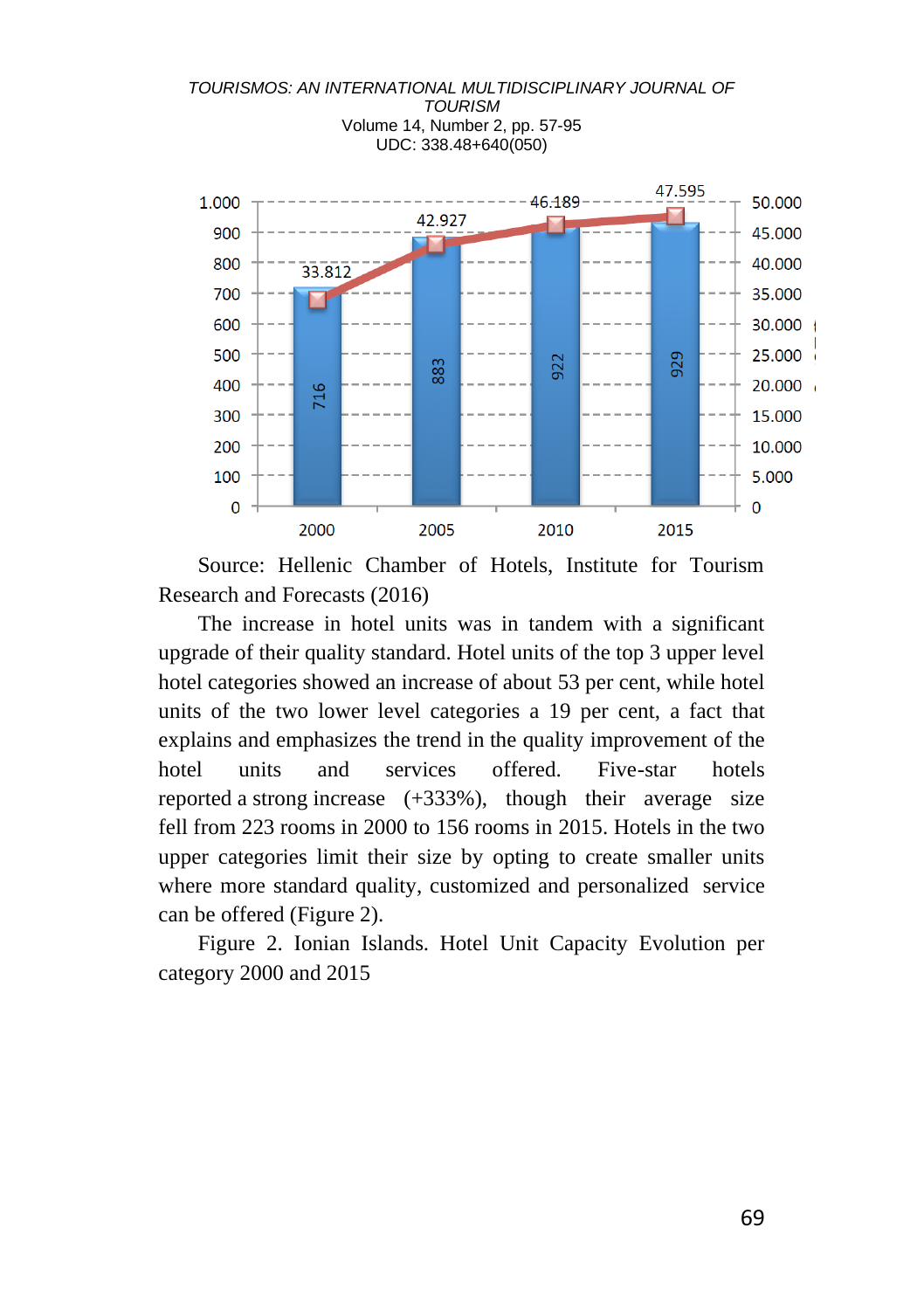

Source: Hellenic Chamber of Hotels, Institute for Tourism Research and Forecasts (2016)

Average room price offered in the Ionian Islands between May and August, provided with a fluctuation between 2009 and 2015. Prices increased by 13 per cent in May 2015 relative to May 2009, while the figure was 23 per cent for August.

The tourism industry is mostly seasonal, with the majority of hotels in the islands operating seven months from late March to late October, with the peak in mid-July/August, traditionally the busiest summer vacation period in Greece. Seasonal activity of hotel units on the Ionian Islands, following overnight seasonality, was very high in 2015 and rised up to 77%, significantly higher than the country's average of 55 per cent. Various efforts have been made towards the extension of the seasonality of the destinations' visitation, ideally on a year-round basis in the longer term.

In 2010 the airports of Zakynthos, Corfu and Kefalonia recorded 18.5 per cent of total airport foreign tourist arrivals, and were ranked among the top ten in Greece by number of international arrivals, with 1,386,289 international arrivals for 2012. During the 2010-2015 period, non-domestic arrivals increased 50 per cent at Corfu airport, 46 per cent at Kefalonia airport and 44 per cent at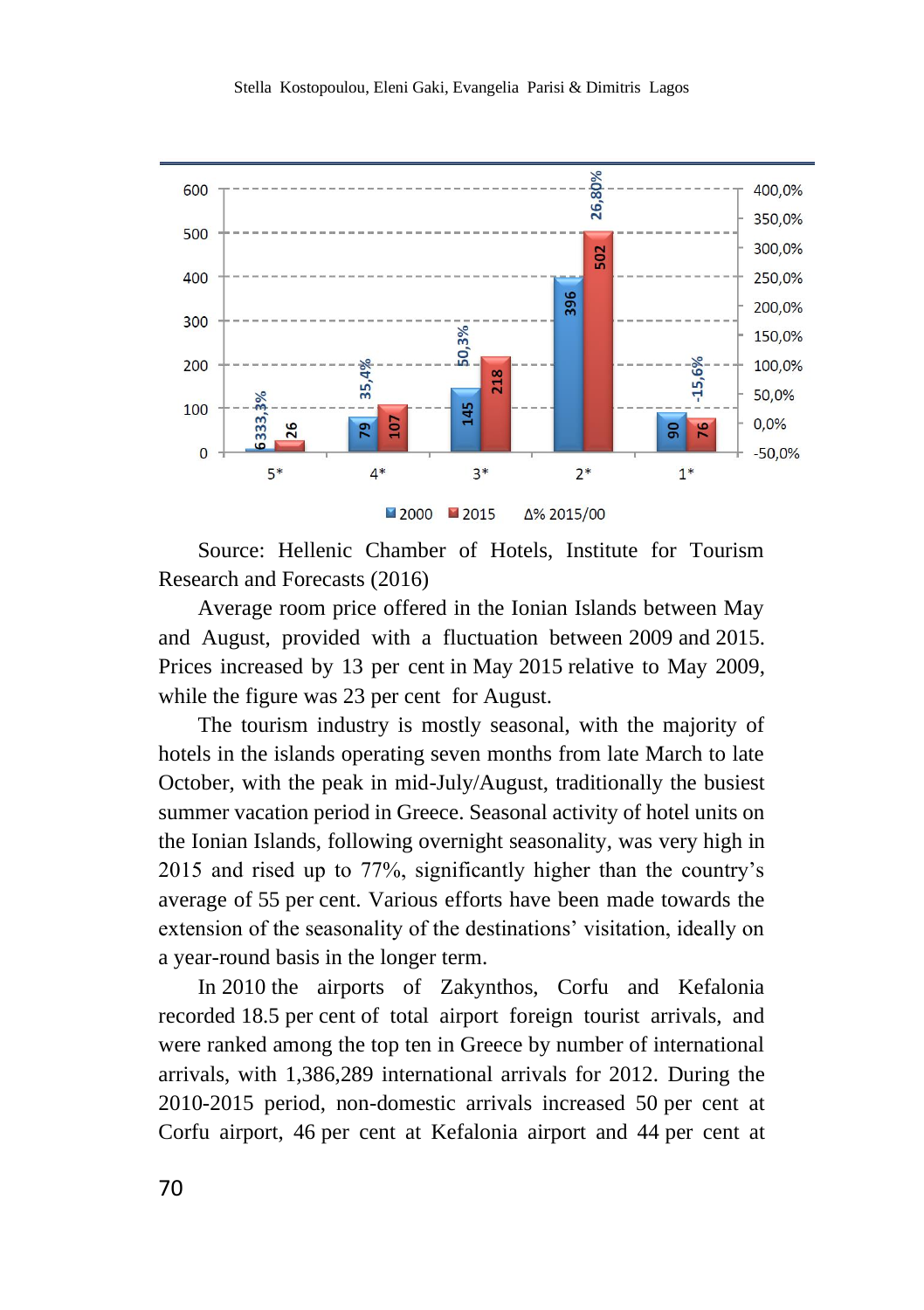Zakynthos airport, with Corfu airport recording almost two million arrivals in 2018 (Tavladorakis and Papadimitriou, 2019).

Total arrivals (2,008,895) and overnight stays (19,081,221) represent 8.1 per cent and 10.3 per cent of the total country's arrivals (22,033,468) and overnights (184,788,605), reflecting a rise in 2014 relative to 2013 (12.4 per cent and 11.7 per cent, respectively), which is smaller than the increase recorded in the overall country (23 per cent and 15.3 per cent respectively) (Hellenic Chamber of Hotels, Institute for Tourism Research and Forecasts, 2016).

Regarding the country of origin of tourists, 98% of Ionian islands airport arrivals in 2015 came from Europe. 79 per cent of arrivals in the Ionian Islands Region were registered by travelers claiming that they are EU countries permanent residents, whereas the corresponding percentage for the country as a whole was 60.1 per cent.

According to the countries of origin of the traveler, the highest shares on arrivals and overnight stays in the region are travelers from the UK by 31.9 per cent, while travelers from Germany represent 9.5 per cent followed by Italy, Russia, Poland and France. Travelers from the UK have the biggest share of spending followed by those from Germany, Russia, Italy, France and Poland (Table 2). First position on spending per visit keep travelers from Russia (861,4 euro), second from Germany (797 euro), third from the UK (731,8 euro), fourth from France (679,6 euro), fifth from Italy (556,2 euro) and sixth from Poland (457,1 euro).

Table 2. Incoming Tourism Statistical data of Ionian Island Region per country of origin, 2014

| Region of $\vert$ UK |      | German | Italy | Russi | Polan | Franc |
|----------------------|------|--------|-------|-------|-------|-------|
| Ionian               |      |        |       | a     |       | e     |
| Islands              |      |        |       |       |       |       |
| Arrivals             | 31.9 | 9.5%   | 8.3%  | 7.0%  | 5.8%  | 5.1%  |
| share                | $\%$ |        |       |       |       |       |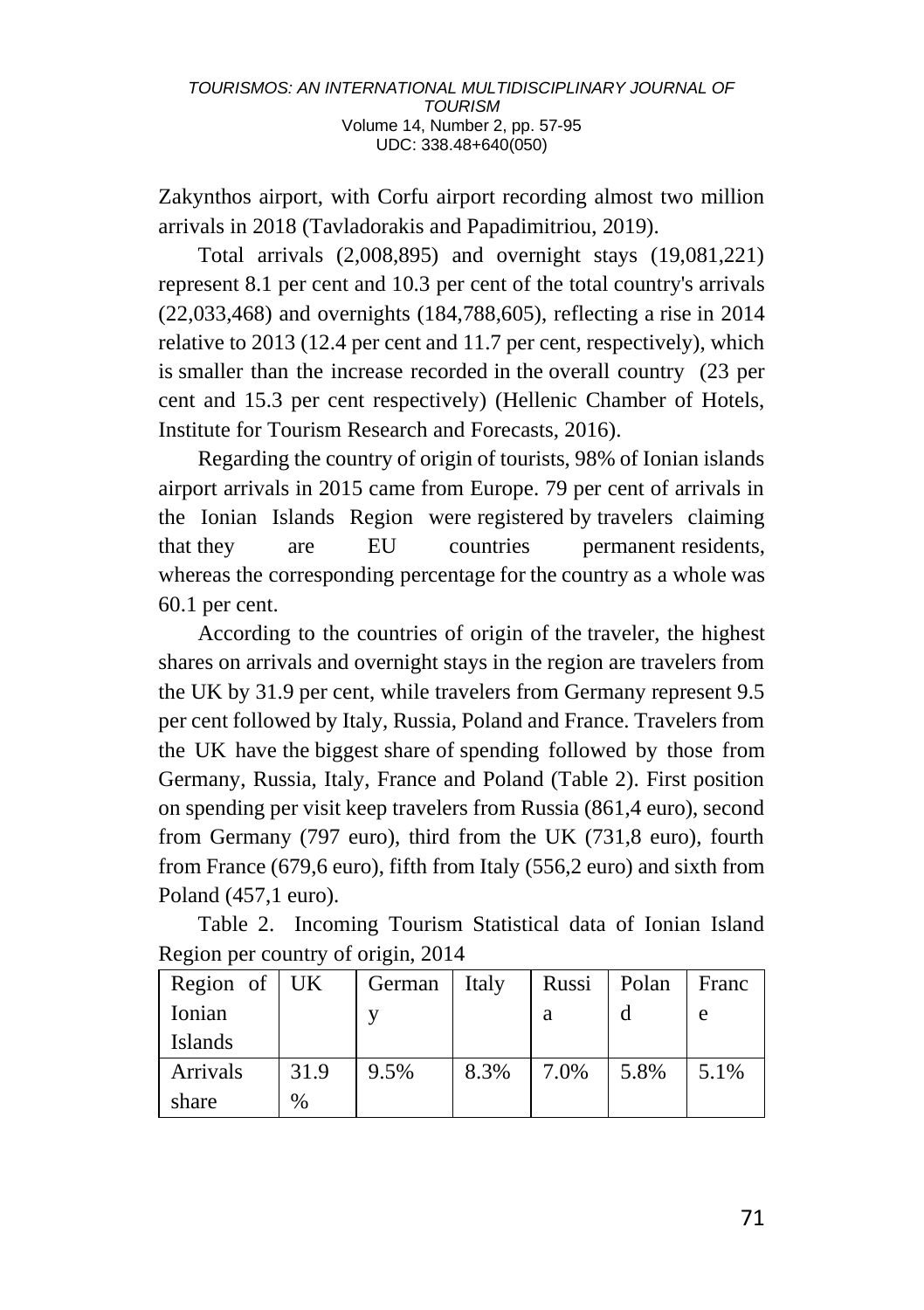| Overnight    | 32.9  | 9.6%               | 8.5%            | 8.1%  | 5.2%            | 4.7%  |
|--------------|-------|--------------------|-----------------|-------|-----------------|-------|
| s share      | $\%$  |                    |                 |       |                 |       |
| Expenditu    | 34.7  | 11.3%              | 6.9%            | 9.0%  | 3.9%            | 5.2%  |
| re share     | $\%$  |                    |                 |       |                 |       |
| Expenditu    | 731,8 | 797,0€             | 556,2           | 861,4 | 457,1           | 679,6 |
| re per visit | €     |                    | €               | €     | €               | €     |
| Expenditu    | 74,7€ | 83,1 $\varepsilon$ | 57.0 $\epsilon$ | 79.26 | 53,7 $\epsilon$ | 77,36 |
| per<br>re    |       |                    |                 |       |                 |       |
| overnight    |       |                    |                 |       |                 |       |
| stay         |       |                    |                 |       |                 |       |
| of<br>Days   | 9,8   | 9,6                | 9.8             | 10,9  | 8,5             | 8,8   |
| stay         |       |                    |                 |       |                 |       |

Source: Bank of Greece, Border Survey, Hellenic Chamber of Hotels, processed by Institute for Tourism Research and Forecasts (2016)

In 2015, 36 per cent of British tourists visiting Greece landed on the Ionian islands, as well as 64 per cent of tourists coming from Malta. Ionian islands make up a popular destination also for Croatian tourists whose share in 2015 reached as high as 40 per cent. Tourists from the United Kingdom have the larger share of non-domestic airport arrivals in all three airports in 2015 (Ζakynthos: 48 per cent, Corfu: 32 per cent, Κefalonia: 69 per cent). For Zakynthos, second come tourists from Poland (13 per cent) and third from the Netherlands (7 per cent), for Kefalonia, second come tourists from Italy (9 per cent) and third from the Netherlands (7 per cent). Finally, for Corfu, in 2018, second come tourists from Germany (15 per cent) and third from Poland (6 per cent) (Tavladorakis and Papadimitriou, 2019). Based on the recorded airport arrivals, United Kingdom and Germany are by far the dominant markets for visitation, with Poland being the only other country with notable presence.

Tourism expenditure in the Region reached a total of 1,35 billion euro in 2014, 10.4% per cent of the country's total incoming tourism expenditure, representing an increase of 14.5 per cent compared to the previous year. Expenditure per visit of tourists to the Ionian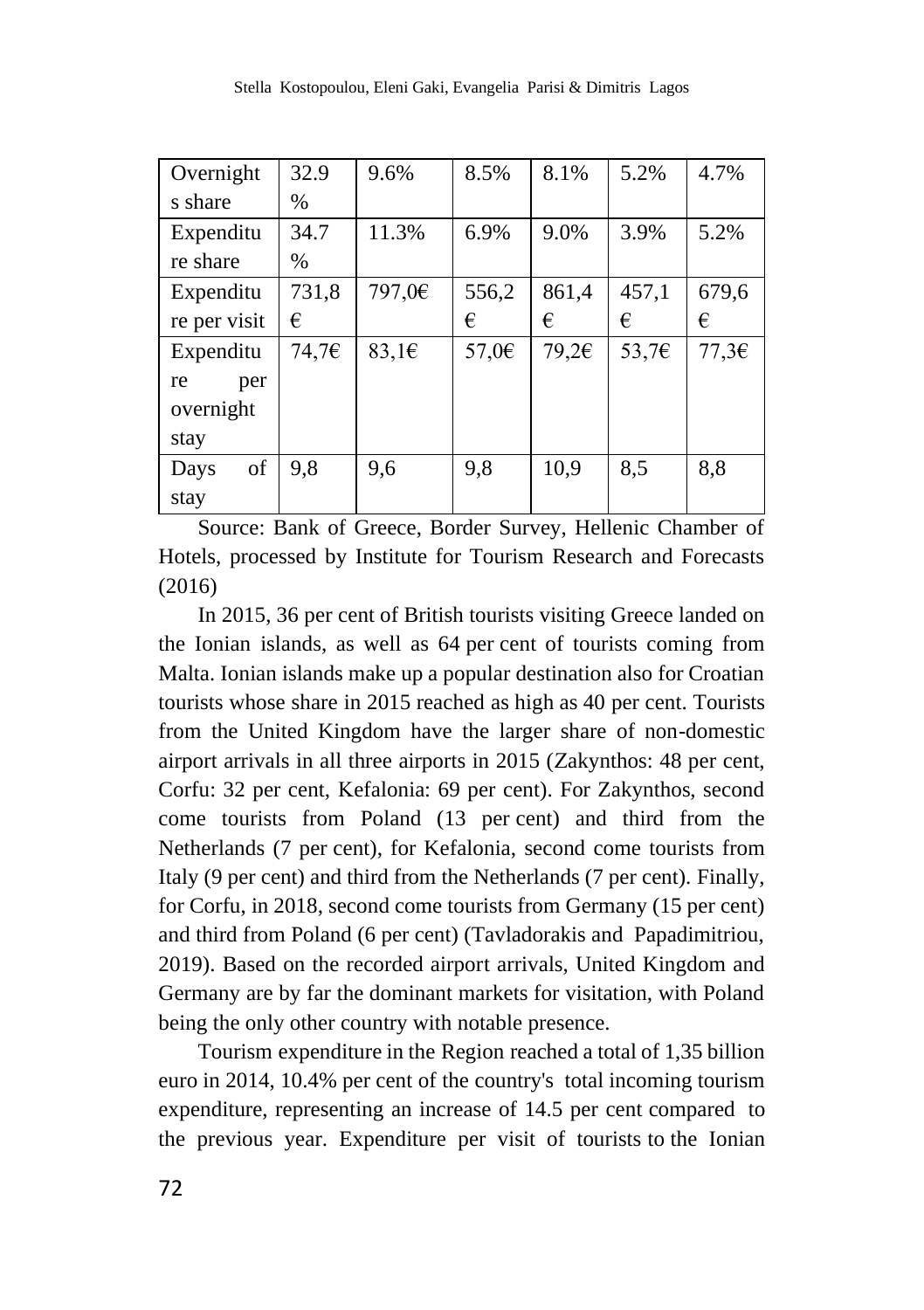Islands Region is 672,1 euro, which is 13.9 per cent higher than the total of 590,2 euro for the country. On the other hand, expenditure per overnight stay in the Ionian Islands Region is 70,8 euro, while visitor stay are about 9,5 days. In relation to the other twelve regions of the country, the Region of the Ionian Islands, is listed fifth (5th) on arrivals, overnight stay and expenses, third (3rd) on expenses per visit, fourth (4th) on expenses per overnight stay and second (2nd) on stay days.

# **METHODOLOGY**

In the measurement of tourism service satisfaction, various simple and complex statistical methods are used such as, descriptive statistics (Yu and Goulden, 2006), ANOVA test (Vogt and Andereck, 2003), Factor Analysis (Eusebio and Vieira, 2013), Principal Component Analysis (Huang and Hsu, 2009) and Regression Analysis (O'Neill et al., 2010). In this paper, multivariate techniques were used to examine the relationship between several variables referring to demographic characteristics and tourist satisfaction and loyalty. In addition, a one-way between subjects Analysis of Variance was conducted to compare the effect of various demographic characteristics on tourist satisfaction and tourism loyalty. The aim is to detect the degree of correlation between various factors.

The data for the study were collected by means of a questionnaire survey using self-administrated questionnaires distributed to tourists at popular sites during the peak tourist period, May 1st and October 31st 2012, in the four larger Ionian islands namely, Corfu, Kefalonia, Zakynthos and Lefkada. Tourists were asked to complete the questionnaire while waiting in the departure areas of the airport, relaxing in hotels and other accommodation lounges, dining in restaurants and in entertainment venues. Out of the 1,200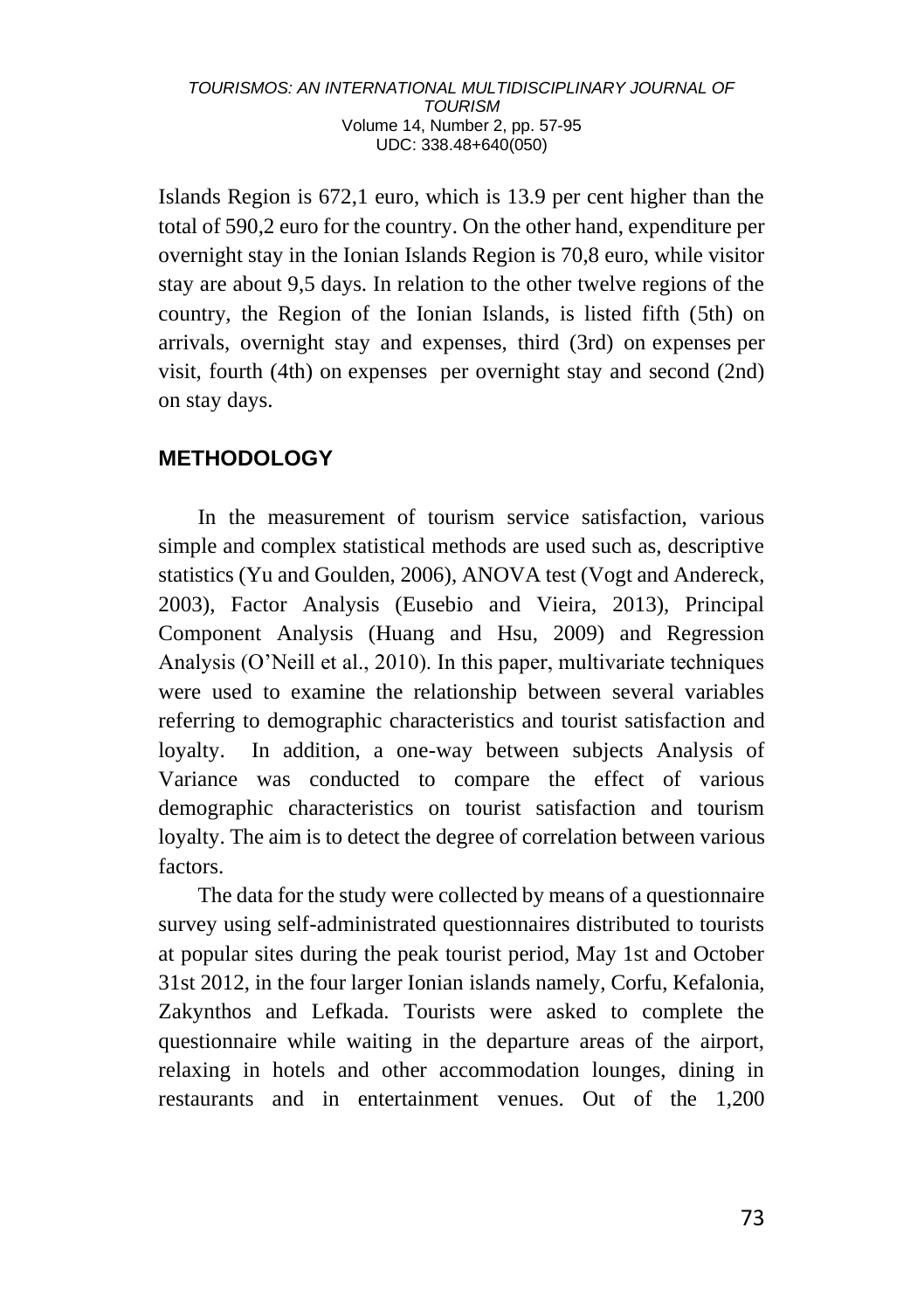questionnaires distributed, 915 were found to be of use for the study, representing a response rate of 76 per cent.

To ensure content validity, a pilot test was carried out before the final version of the survey questionnaire, addressed to 191 visitors of all nationalities that visited the island of Kefalonia in 2011, in an attempt to ensure a consistent flow of questions. The pilot test questionnaire contained variables adapted from relevant tourism literature (Eusebio and Vieira, 2013; Song et al. 2011), and lasted between 10 to 15 minutes. The purpose of the pilot survey was to evaluate the questionnaire format, in order to avoid ambiguity of the selected variables included in the survey, and to make the necessary modifications and adjustments to the final version of the questionnaire. After getting feedback from the pilot survey, the questionnaire was revised and the final version of the questionnaire was released, including the most significant variables that suit to the research needs (Eusebio and Vieira, 2013).

The structured questionnaire consisted of two parts and was delivered in two languages, English and Greek. The first part included close-ended questions for collecting data on socio-demographic characteristics of the respondents (age, gender, marital status, geographic origin, education, income and employment status). In the second part, tourists were asked several questions to indicate their degree of satisfaction regarding their vacation. The aim of this research was to draw conclusions about the formation of tourist satisfaction and the description of the relationships that shape tourist satisfaction. To that end, descriptive statistics, and multivariate analysis techniques were selected. For the purpose of the analysis, the statistical package S.P.S.S. v 17.0 was used.

### **RESEARCH FINDINGS AND ANALYSIS**

In this section the outcome of research as resulted from the statistical analysis of the data collected is presented. In the first part of the section some descriptive statistics for the data collected are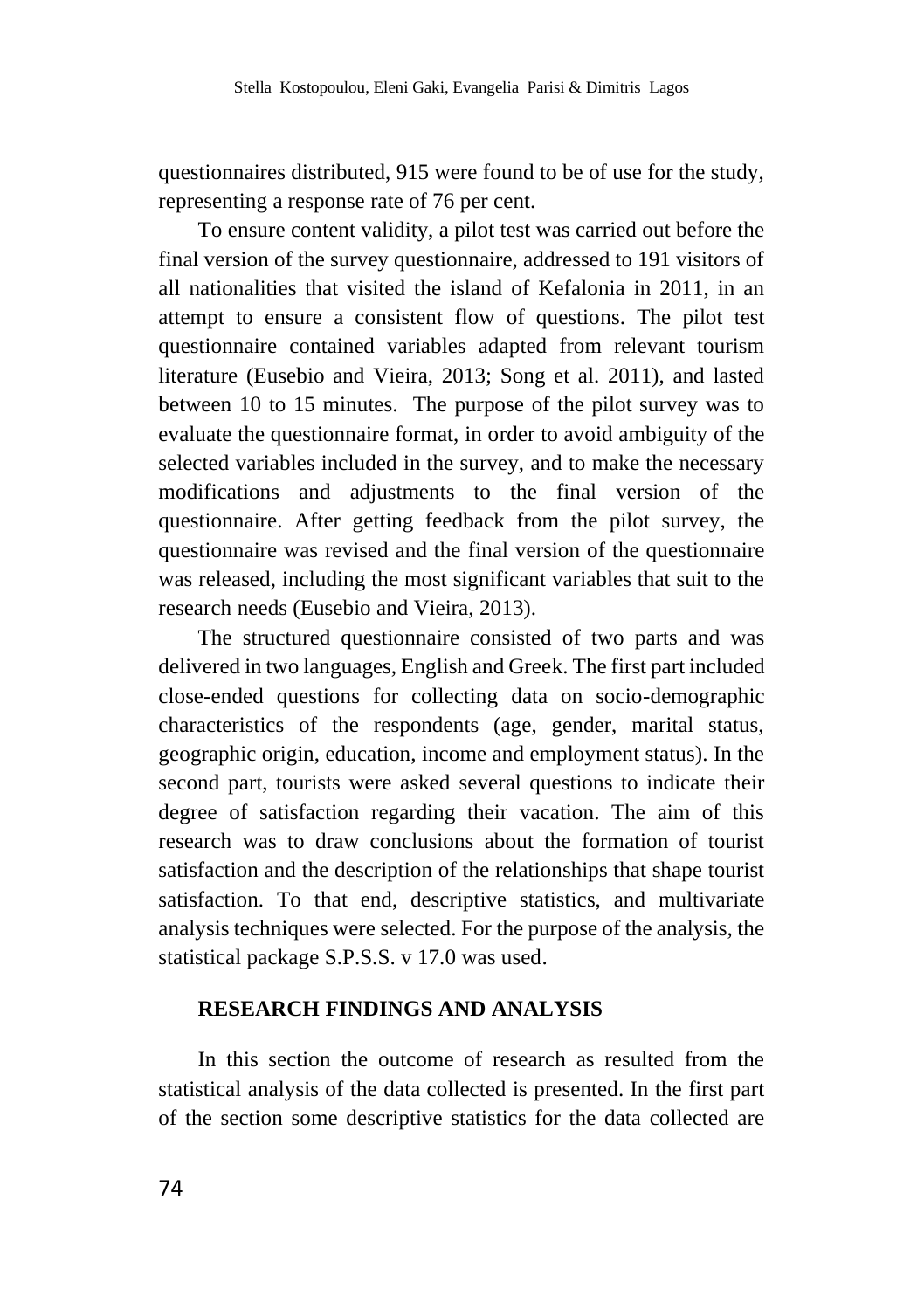analysed, while at the second part further analysis of the data using multivariate techniques is provided.

### **Sample Sociodemographic Characteristics**

In this part, tourist demographic characteristics such as age, gender, nationality, socio-economic background (income, marital status, occupation, educational level) and travel behavioral patterns are examined. The analysis of the data collected using the questionnaire that was properly designed for the purposes of this research, reveals the following:

The survey results about the demographic and socioeconomic data of the respondents show that the majority of visitors (48.8 per cent of the respondents) in the study area were rather "mature" tourists, within a range between 35-54 years old. Regarding gender, 55.1 per cent of the respondents were female and 44.9% were male. In reference to the family status, 59.6 per cent of the respondents were married, while 27.5 per cent had no family commitments. The survey identified that family and friends were customary groups during holidays. Among the respondents, 35.7 per cent were accompanied by family members and 34.6 per cent came with a companion or friends. Thus, only a very small percentage of tourists were travelling alone. It is worth mentioning that the education level of tourists was significantly high, with an impressive rate of 59.2 per cent of respondents having university degree.

Considering the country of origin, the largest segment were from the United Kingdom (45.2 per cent of the respondents), followed by Greeks (19.6 per cent) and other European countries 29.4 per cent, while only a small percentage (5.2 per cent) were from America, Africa and Australia. The length of stay for the majority of tourists (45 per cent of the respondents) was 7 days, followed by a percentage of 20 per cent who stayed for a longer period of 14 days. The majority of the respondents stayed in a hotel (53.7 per cent of the respondents),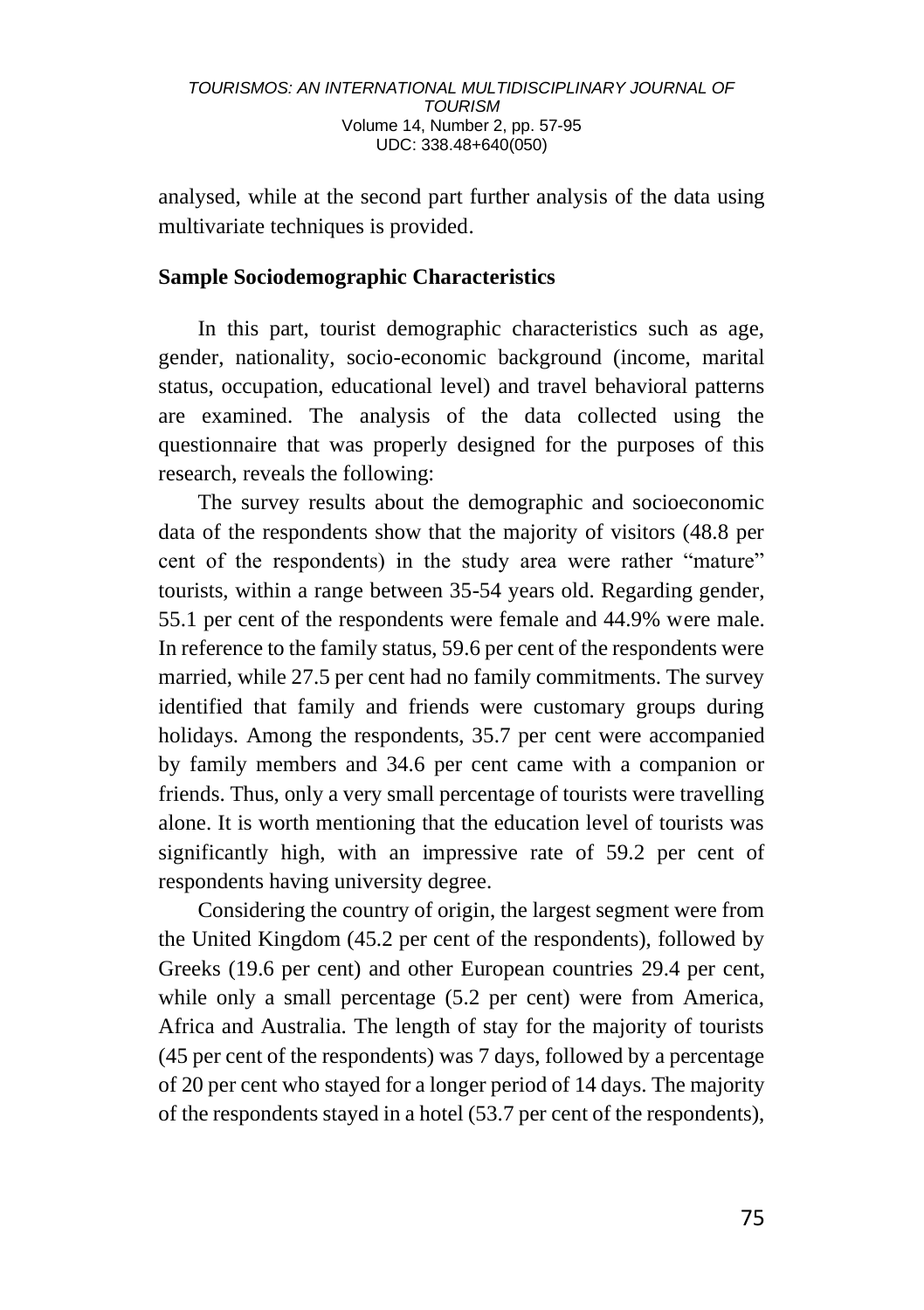while a significant percentage of 30.2 per cent stayed in non-hotel accommodation such as flats and rooms to rent.

The study results reveal that an overwhelming percentage of 60.1 per cent of respondents were usually on vacation during summer holidays and only 29.7% per cent all year around. The study results also reveal that only 10.4 per cent of respondents had already visited another tourism destination during the year, leaving the vast majority of 89.6 per cent visiting only one destination per year.

One out of four tourists were repeat visitors that had visited the Ionian islands again in the past, while 30 per cent of the respondents were very much satisfied, so that they intend to repeat their visit. The cost of the holidays for the largest proportion of 54.8 per cent of the respondents range between 1000-3000 euros. 30.6 per cent spend up to 1000 euro during their holidays and only a small percentage of about 11.5 per cent have the opportunity to spend more than 3000 euros. For the majority of tourists 54.1 per cent, the trip to Ionian islands was up to 3 hours flight from their place of origin. The members of the group of respondents 'Very-Satisfied', have the average of 7.12 in the range of loyalty-commitment (6.19 is the average of the whole sample). On the other hand, the members of the 'Moderate-Satisfied' group of respondents have a mean of 5.81 on the scale of commitment. That is, it is observed that those excited with the place and holidays are 22 per cent more willing to repeat their visit. Similarly, those that are satisfied have 15 per cent fewer complaints, and 5 per cent more interest to learn about the place they visit, seeking and looking at different sources of information.

### **Tourist Satisfaction And Loyalty**

Following the analysis of the sample's characteristics and in order to detect the degree of correlation between various demographic characteristics and tourist satisfaction and loyalty, inferential statistics were used.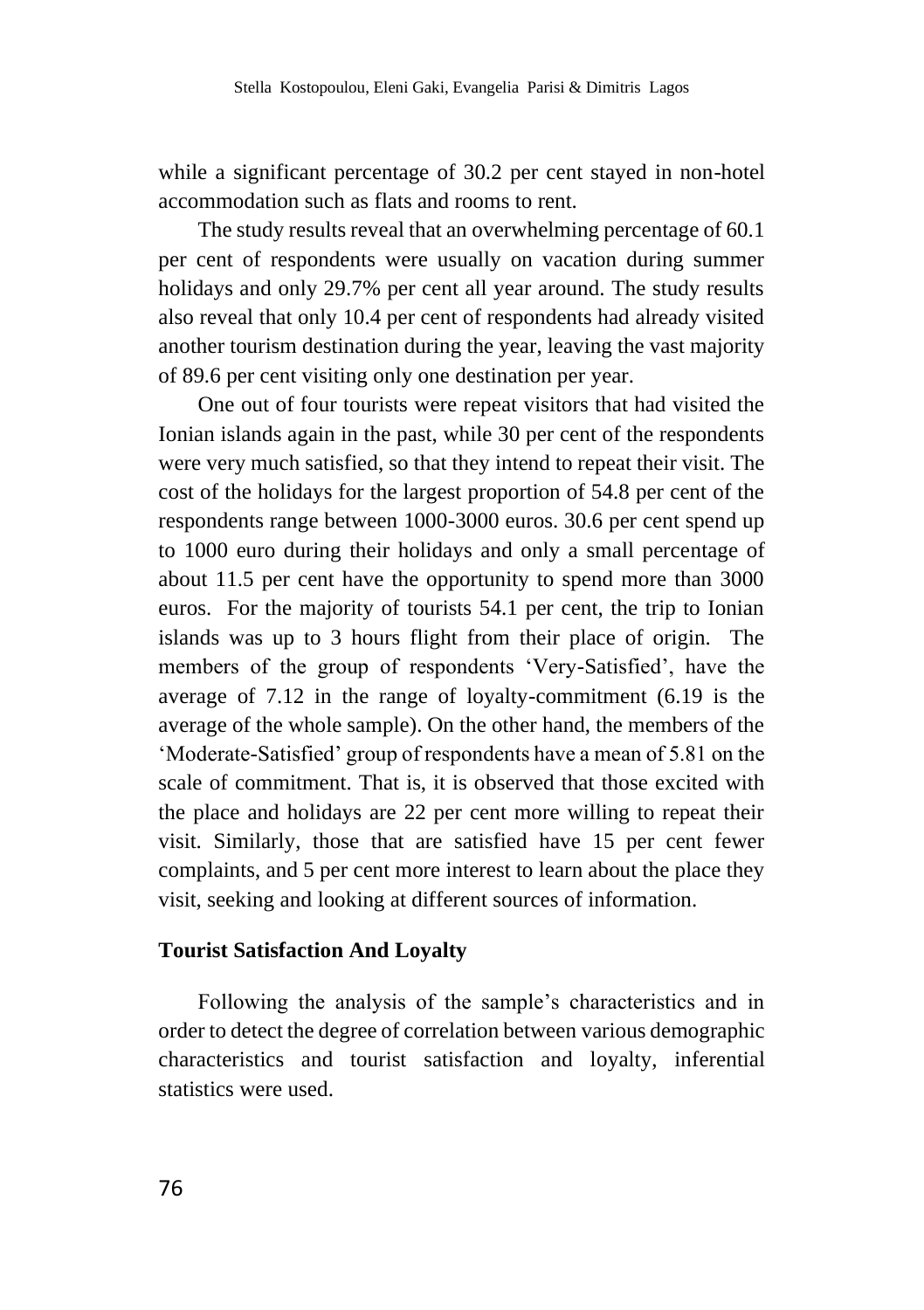More specifically, one-way between subjects Analysis of Variance was conducted to test the effect of the demographic characteristics on tourist satisfaction (Table 3) and tourist Loyalty (Table 4). In addition, Pearson correlation was used to test the correlation of tourist satisfaction and loyalty with the motivation of tourists (Table 5), with the characteristics of destination (Table 7), the perceived value of the main components of tourism product (Table 8), perceived performance for every element of tourism destination (Table 9), the characteristics of the vacation (Table 10). Finally, Pearson correlation was used to test the correlation between satisfaction and loyalty (Table 11).

Regarding the effect of sample characteristics on Tourist satisfaction (Table 3), we conclude that the effect of gender,  $(F=3.836, p=0.05)$ , composition of the group,  $(F=2.122, p=0.121)$ , type of group, (F=0.250, p=0.910), and number of vacations,  $(F=3.355, p=0.067)$  on tourist satisfaction was non-significant.

| Table 3: ANOVA Table of the effect of sample characteristics on |
|-----------------------------------------------------------------|
| Tourist satisfaction                                            |

|                        | Sum of Squares | df | Mean Square | $\mathbf F$ | Sig. |
|------------------------|----------------|----|-------------|-------------|------|
| Country of origin      | 88,078         | 3  | 29,359      | 13,147      | ,000 |
| Gender                 | 8,911          | 1  | 8,911       | 3,836       | ,050 |
| Family status          | 15,754         | 2  | 7,877       | 3,478       | ,031 |
| Age                    | 20,970         | 2  | 10,485      | 4.499       | ,011 |
| <b>Education</b> level | 28,588         | 3  | 9,529       | 4,163       | ,006 |
| Type of Accommodation  | 22,173         | 4  | 5,543       | 2,389       | ,049 |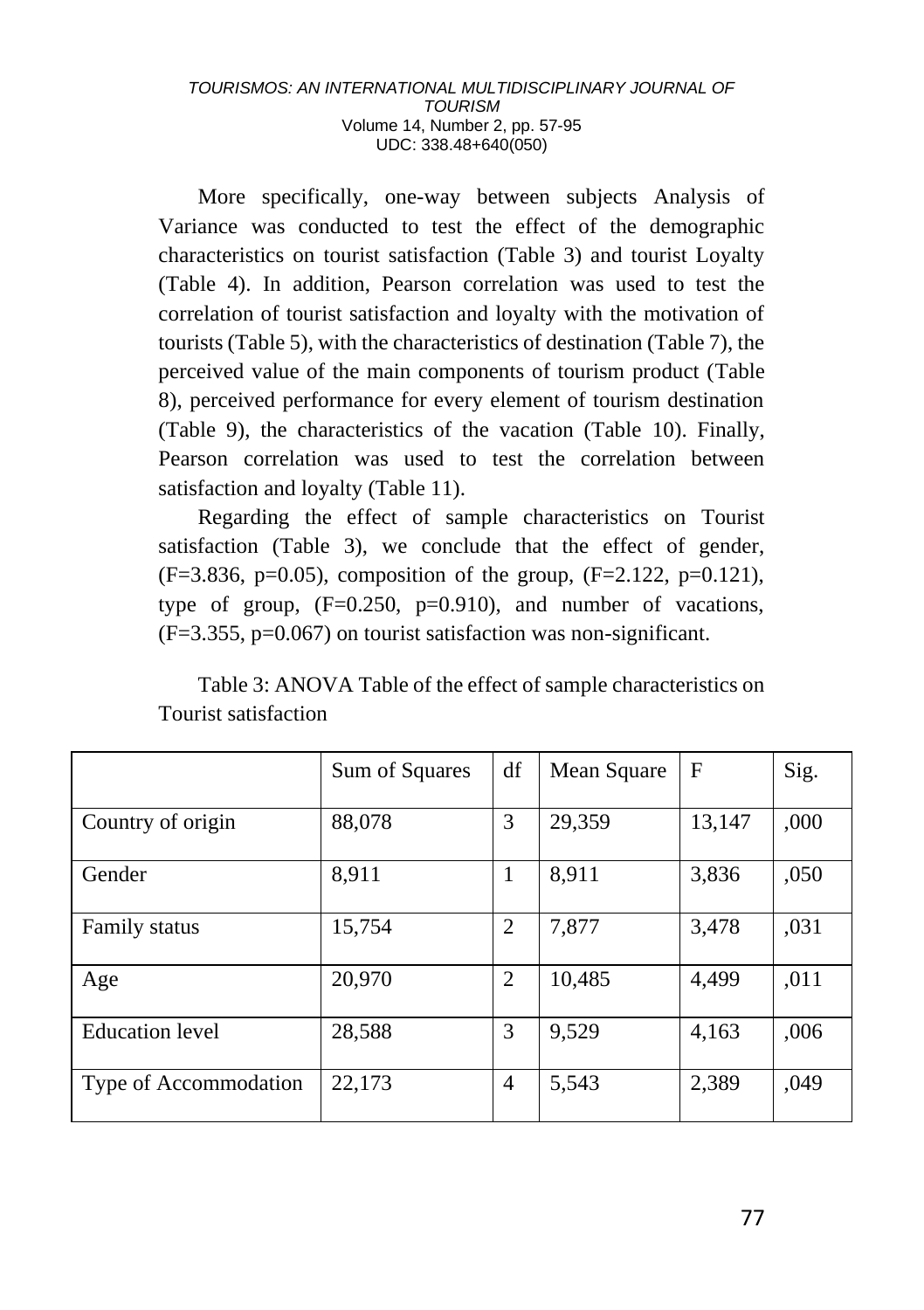| Composition of group | 10,250 |   | 5,125 | 2,122 | .121 |
|----------------------|--------|---|-------|-------|------|
| Type of group        | 2,323  | 4 | ,581  | ,250  | ,910 |
| Season of holidays   | 22,236 |   | 7,412 | 3,198 | ,023 |
| Number of vacations  | 7,775  |   | 7,775 | 3,355 | ,067 |

On the other hand, all other variables have a significant effect on tourist satisfaction. More specifically,

- the country of origin has a significant effect on tourist satisfaction at the  $p<0.05$  level (F=13.147,  $p=0.000$ ). It appears that British are the most satisfied tourists, which is also signaled by the fact that they choose all-inclusive packages.
- Family status has a significant effect on tourist satisfaction at the p<0.05 level ( $F=3.478$ , p=0.031). It seems that people that are within a family relationship seem to be more satisfied than the others.
- Age has a significant effect on tourist satisfaction at the  $p<0.05$  level (F=4.499,  $p=0.011$ ). It can be noticed that older travelers (over 55 years) appear to be more satisfied than younger travelers.
- Education level has a significant effect on tourist satisfaction at the  $p<0.05$  level (F=4.163,  $p=0.006$ ). According to the findings, people of high level of education are more satisfied. This can be explained by the fact that they usually know what they want to see and they have already gathered adequate information about the specific tourism destinations.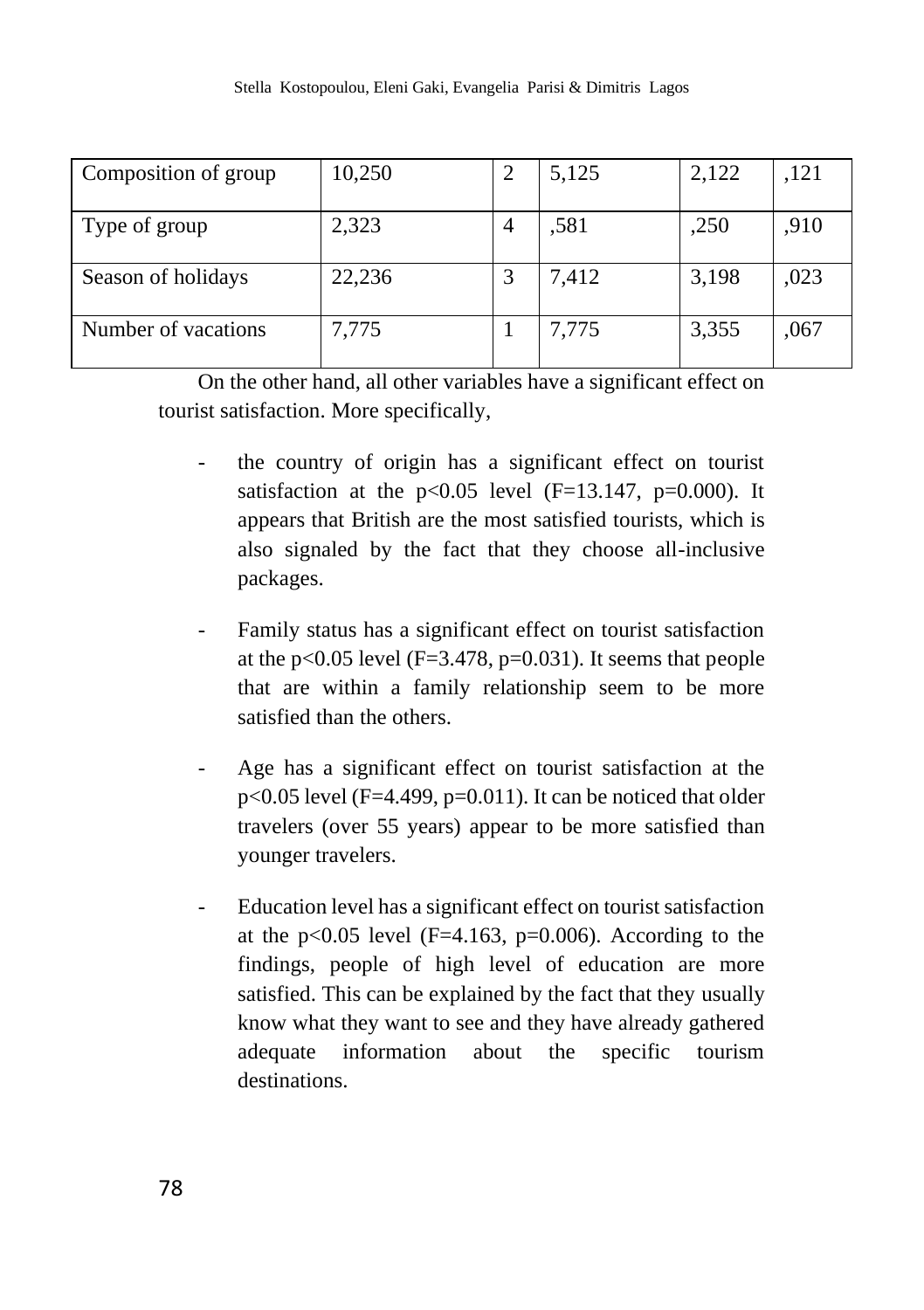- Type of accommodation has a significant effect on tourist satisfaction at the  $p<0.05$  level (F=2.389, p=0.049). According to the findings, it seems that those who choose to stay in rooms to rent are more satisfied. This can be explained by the fact that although this type of accommodation is cheaper than other types of accommodation the quality of service is competent.
- Finally, the season of the holidays has a significant effect on tourist satisfaction at the  $p<0.05$  level (F=3.198,  $p=0.023$ ). It appears that tourists who prefer all year holidays are the most satisfied ones.

Regarding the effect of the demographic characteristics on Tourist Loyalty (Table 4), based on the above table, the effect of gender, (F=0.721, p=0.396), family status, (F=1.952, p=0.143), education level,  $(F=1.946, p=0.1210)$ , composition of the group  $(F=1.557, p=212)$ , season of holidays  $(F=0.112, p=0.953)$  and number of vacations,  $(F=0.053, p=0.817)$  on tourist satisfaction was non-significant.

|                   | Sum of Squares | df | Mean Square | $\mathbf F$             | Sig. |
|-------------------|----------------|----|-------------|-------------------------|------|
| Country of origin | 127,886        | 3  | 42,629      | 5,745                   | ,001 |
| Gender            | 5,440          |    | 5,440       | ,721                    | ,396 |
| Family status     | 29,449         | 2  | 14,725      | 1,952                   | ,143 |
| Age               | 162,593        | 2  | 81,297      | 10,92<br>$\overline{4}$ | ,000 |

Table 4: ANOVA Table of the effect of sample characteristics on Tourism Loyalty

79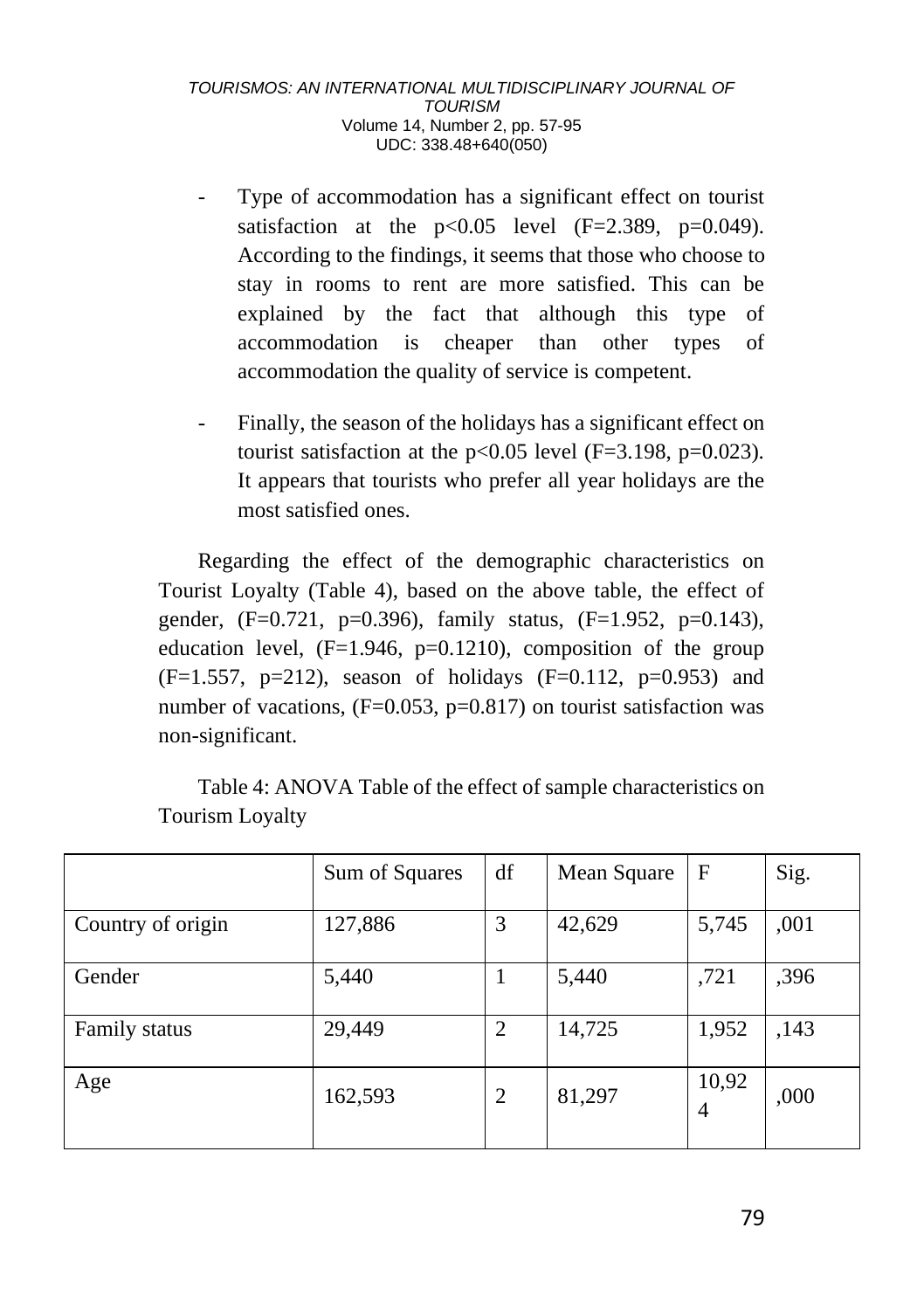| <b>Education</b> level | 43,185  | 3 | 14,395 | 1,946 | ,121 |
|------------------------|---------|---|--------|-------|------|
|                        |         |   |        |       |      |
| Type of Accommodation  | 179,378 | 4 | 44,845 | 6,089 | ,000 |
|                        |         |   |        |       |      |
| Composition of group   | 23,710  | 2 | 11,855 | 1,557 | ,212 |
|                        |         |   |        |       |      |
| Type of group          | 86,810  | 4 | 21,702 | 2,927 | ,020 |
|                        |         |   |        |       |      |
| Season of holidays     | 2,533   | 3 | .844   | ,112  | ,953 |
|                        |         |   |        |       |      |
| Number of vacations    | ,403    |   | ,403   | ,053  | .817 |
|                        |         |   |        |       |      |

On the other hand, all other variables have a significant effect on Tourism Loyalty. More specifically,

- the country of origin has a significant effect on loyalty at the  $p<0.05$  level (F=5.745,  $p=0.001$ ). This means that travelers from countries outside Europe show their loyalty to the specific tourist destinations. This is explained by the fact that those tourists usually stay for free to family members on those destinations.
- Age has a significant effect on loyalty at the  $p<0.05$  level  $(F=10.924, p=0.000)$ . It appears that older travelers (over 55 years) show to be more loyal than younger travelers because they are settled in their preferences.
- Type of accommodation has a significant effect on loyalty at the p<0.05 level ( $F=6.089$ , p=0.000). This means that those who choose to stay in rooms to rent are more loyal. This can be explained by the fact that this type of accommodation is cheaper than other types of accommodation but the quality of service is competent.
- Finally, the type of group has a significant effect on loyalty at the  $p<0.05$  level (F=2.927,  $p=0.020$ ) and this can be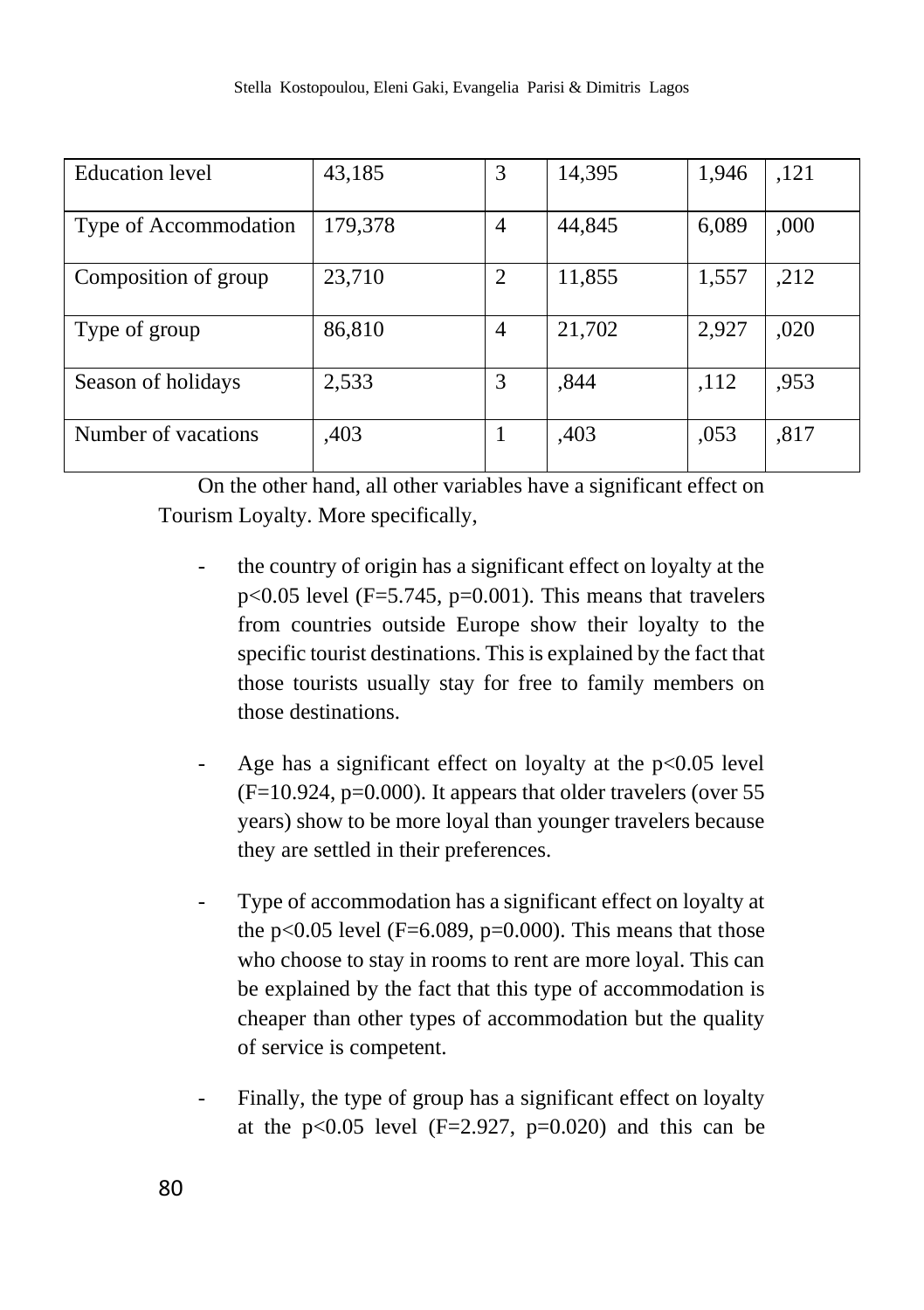explained by the fact that people traveling with family are accustomed to the destination environment and tend to visit the destination again.

In order to test the correlation of tourist satisfaction and loyalty with the motivation of tourists expressed by their preferences on tourism destinations, the ten factors of motivation with the highest importance as it has been derived from the survey were used (Table 5).

Table 5: Correlation analysis for motivation and tourist satisfaction and loyalty

|                    | <b>Pearson Correlation</b> |         | Sig. (2-tailed) |         |
|--------------------|----------------------------|---------|-----------------|---------|
| Motivation         | Satisfaction               | Loyalty | Satisfaction    | Loyalty |
| Destination        | ,070                       | ,009    | ,034            | ,775    |
| Friends            | ,031                       | $-101$  | ,345            | ,002    |
| Shopping           | $-.002$                    | $-.007$ | ,961            | ,843    |
| Local gastronomy   | ,132                       | ,059    | ,000            | ,072    |
| Nonprogramming     | $-.031$                    | $-.056$ | ,345            | ,090    |
| New cultures       | ,053                       | $-.045$ | ,112            | ,171    |
| Activities         | $-.022$                    | ,013    | ,510            | ,687    |
| Knowing new people | ,087                       | ,010    | ,009            | ,774    |
| Fun                | ,060                       | ,020    | ,072            | ,539    |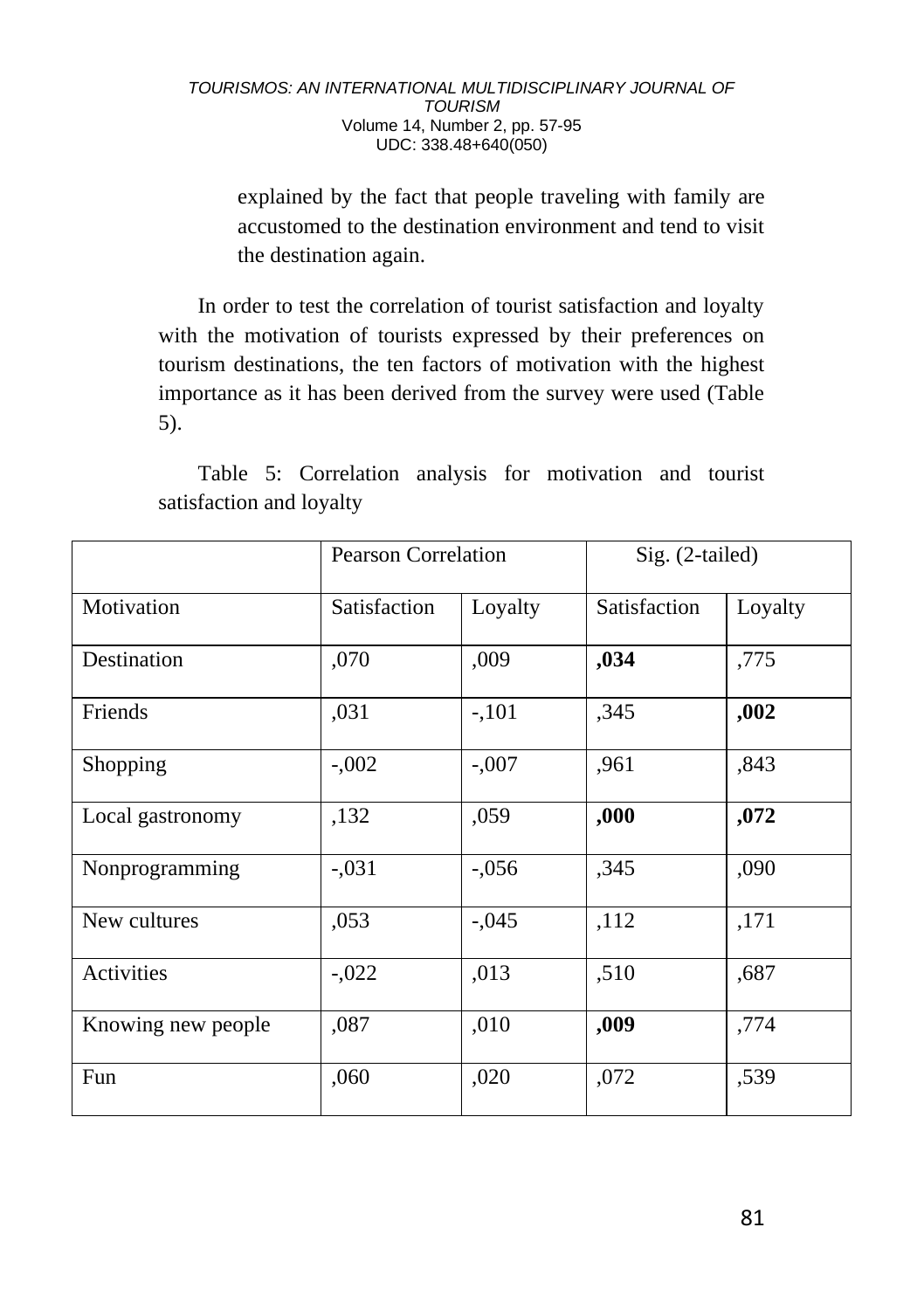| Organised vacations | ,004<br>$\sim$ | na<br>.v. 1 | . . | .006 |
|---------------------|----------------|-------------|-----|------|
|                     |                |             |     |      |

According to the above results there was a positive weak correlation between tourist satisfaction and destination ( $r = 0.07$ ,  $p =$ 0.034), local gastronomy ( $r = 0.132$ ,  $p = 0.000$ ), knowing new people  $(r = 0.087, p = 0.009)$ . In addition, there was a positive weak correlation between loyalty and organized vacations ( $r = 0.091$ ,  $p =$ 0.006) and a negative correlation between loyalty and friends  $(r = -1)$ 0.101,  $p = 0.002$ ). The planning and organization of holidays reveals a conscious tourist.

The characteristics of tourism destinations play an important role on tourist satisfaction and loyalty. The classification of those characteristics according to their importance and the reasons for choosing them is presented in Table 6.

Table 6: Classification of the characteristics of tourism destinations

| Code name      | Description                                  |
|----------------|----------------------------------------------|
| <b>Sports</b>  | Allow tourists to get involved in sports     |
| Sightseeing    | The destination offers places to visit/see   |
| Extreme sports | Allow tourists to have extreme sports        |
| Excursions     | Allow tourists to take part to excursions    |
| Entertainment  | The destination has places for entertainment |
| Art            | The destination has art objects              |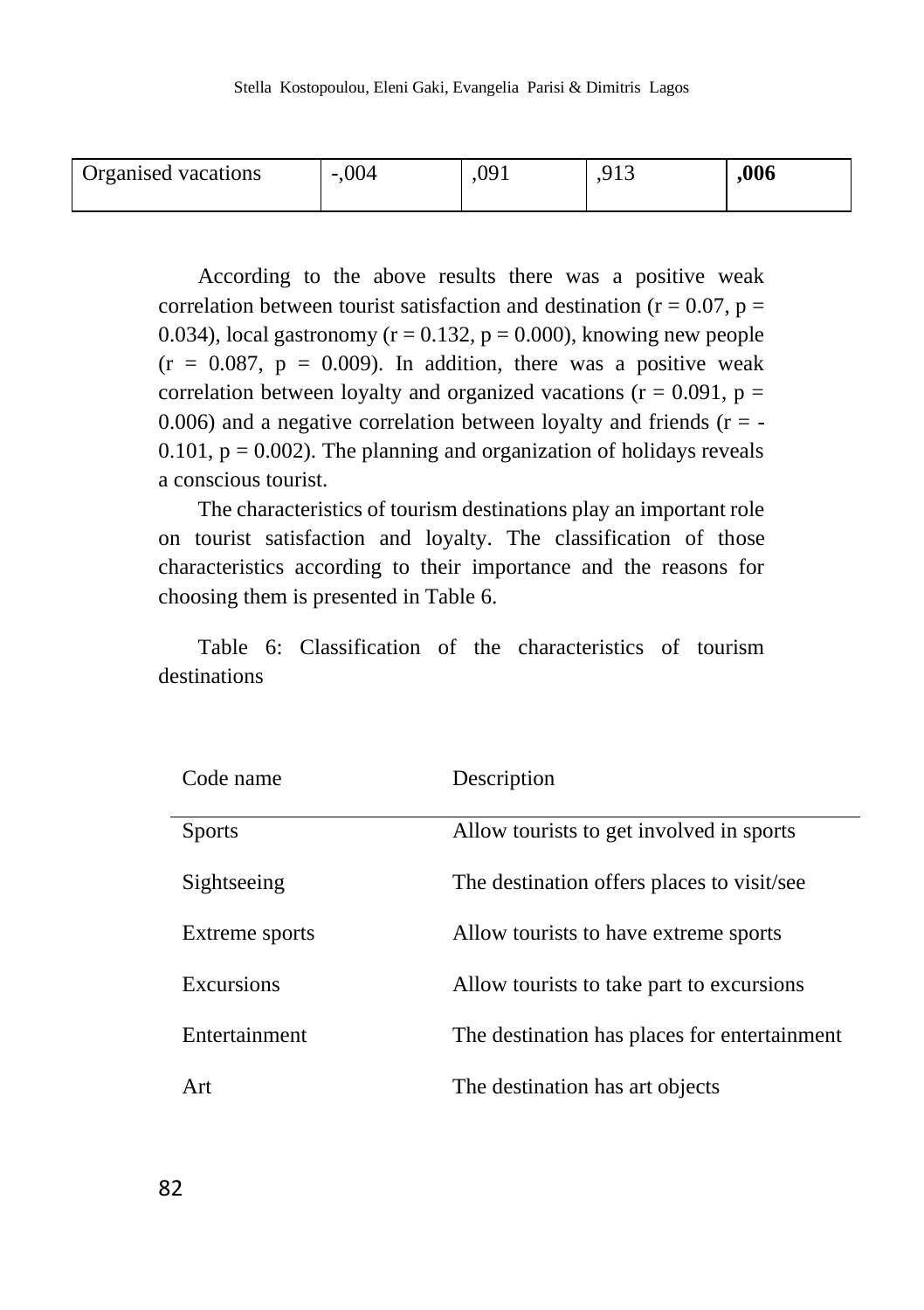| Archaeological places | The destination has archaeological places          |  |
|-----------------------|----------------------------------------------------|--|
| Folklore              | Tourists visit places with intense folklore        |  |
| Shopping              | There is shopping areas                            |  |
| Tourist_information   | There are organized tourism information<br>offices |  |
| Fun                   | Tousists have fun                                  |  |

The analysis of the correlation (Table 7) show that there was a positive correlation between tourist satisfaction and sports ( $r = 0.107$ ,  $p = 0.001$ ), sightseeing (r = 0.147, p = 0.000) and fun (r = 0.159, p = 0.000). In addition, there was a positive correlation between loyalty and sports ( $r = 0.141$ ,  $p = 0.000$ ), sightseeing ( $r = 0.095$ ,  $p = 0.004$ ), extreme sports ( $r = 0.094$ ,  $p = 0.005$ ) excursions ( $r = 0.066$ ,  $p = 0.047$ ). entertainment (r = 0.072, p = 0.031), art (r = 0.079, p = 0.017), archaeological places ( $r = 0.067$ ,  $p = 0.044$ ) and folcore ( $r = 0.144$ , p  $= 0.000$ .

Table 7: Correlation analysis for the characteristics of destination

|                                | Pearson Correlation |         | $Sig. (2-tailed)$ |         |
|--------------------------------|---------------------|---------|-------------------|---------|
| Characteristics of destination | Satisfaction        | Loyalty | Satisfaction      | Loyalty |
| <b>Sports</b>                  | ,107                | ,141    | ,001              | ,000    |
| Sightseeing                    | ,147                | ,095    | ,000              | ,004    |
| Extreme sports                 | $-.042$             | .094    | ,205              | ,005    |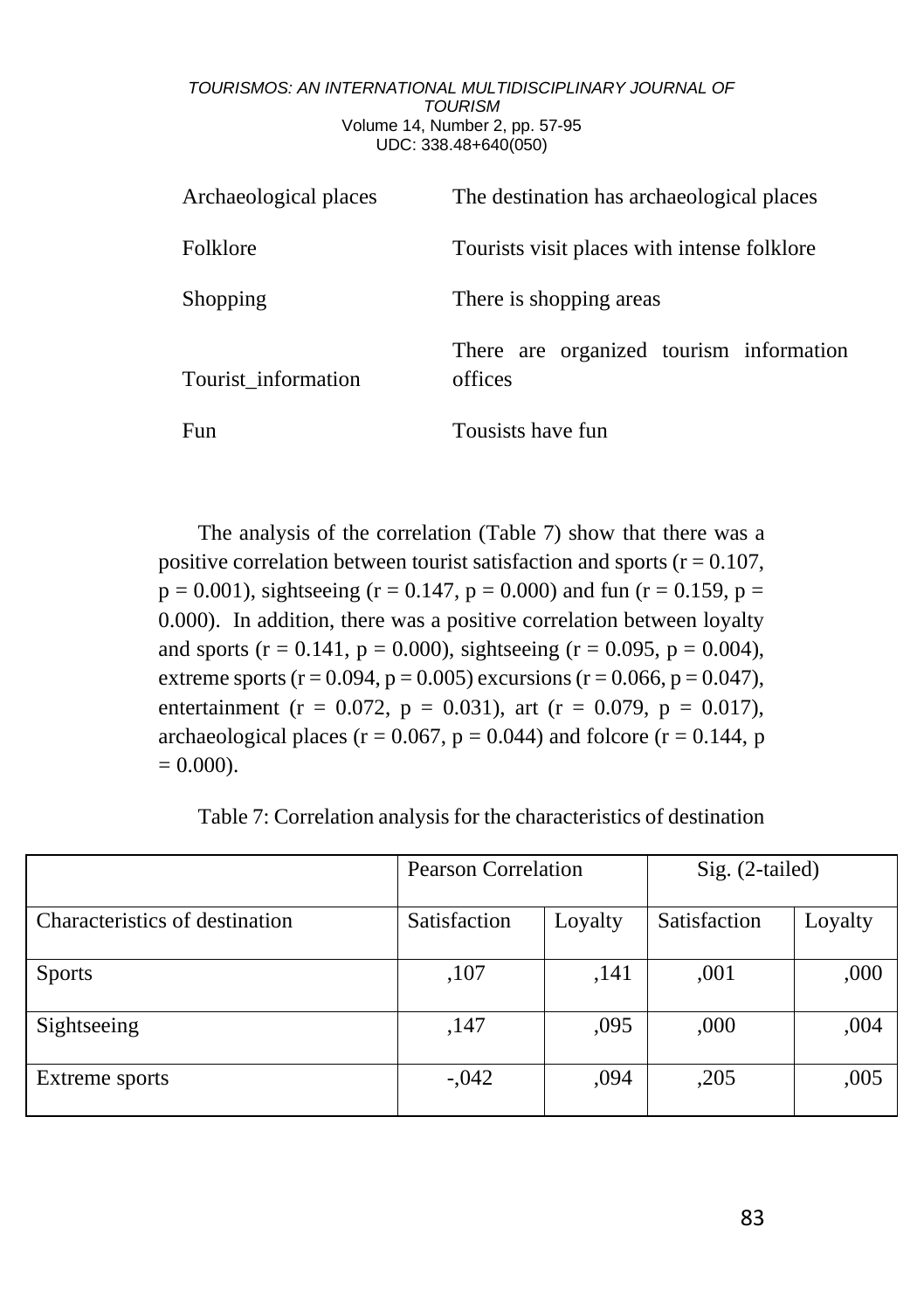| Excursions            | ,034    | ,066     | ,305 | ,047 |
|-----------------------|---------|----------|------|------|
| Entertainment         | ,016    | ,072     | ,623 | ,031 |
| Art                   | $-.035$ | ,079     | ,293 | ,017 |
| Archaeological places | ,008    | ,067     | ,800 | ,044 |
| Folcore               | ,024    | ,144     | ,473 | ,000 |
| Shopping              | $-.011$ | ,002     | ,731 | ,952 |
| Tourist_info          | $-.055$ | $-0.018$ | ,099 | ,583 |
| Fun                   | ,159    | ,023     | ,000 | ,482 |

This analysis shows that tourist satisfaction is mainly related to activities which relate to recreation and fun, nature and sport. In addition, the destination's attractions are evaluated to be equally important for satisfaction. On the other hand, art, the acquaintance with the culture of the destination and shopping, do not seem to affect satisfaction. Concerning loyalty, shopping, tourist information offices and fun do not correlate to loyalty.

Regarding the correlation between tourist satisfaction and loyalty with the perceived value of the main components of tourism product (Table 8), results show that there is significant correlation between tourist satisfaction and loyalty and accommodation, service, transportation, comparison to other destinations. This implies that if the specific destination is better than others in terms of facilities, it will attract more tourists.

Table 8: Correlation analysis for the main components of tourism product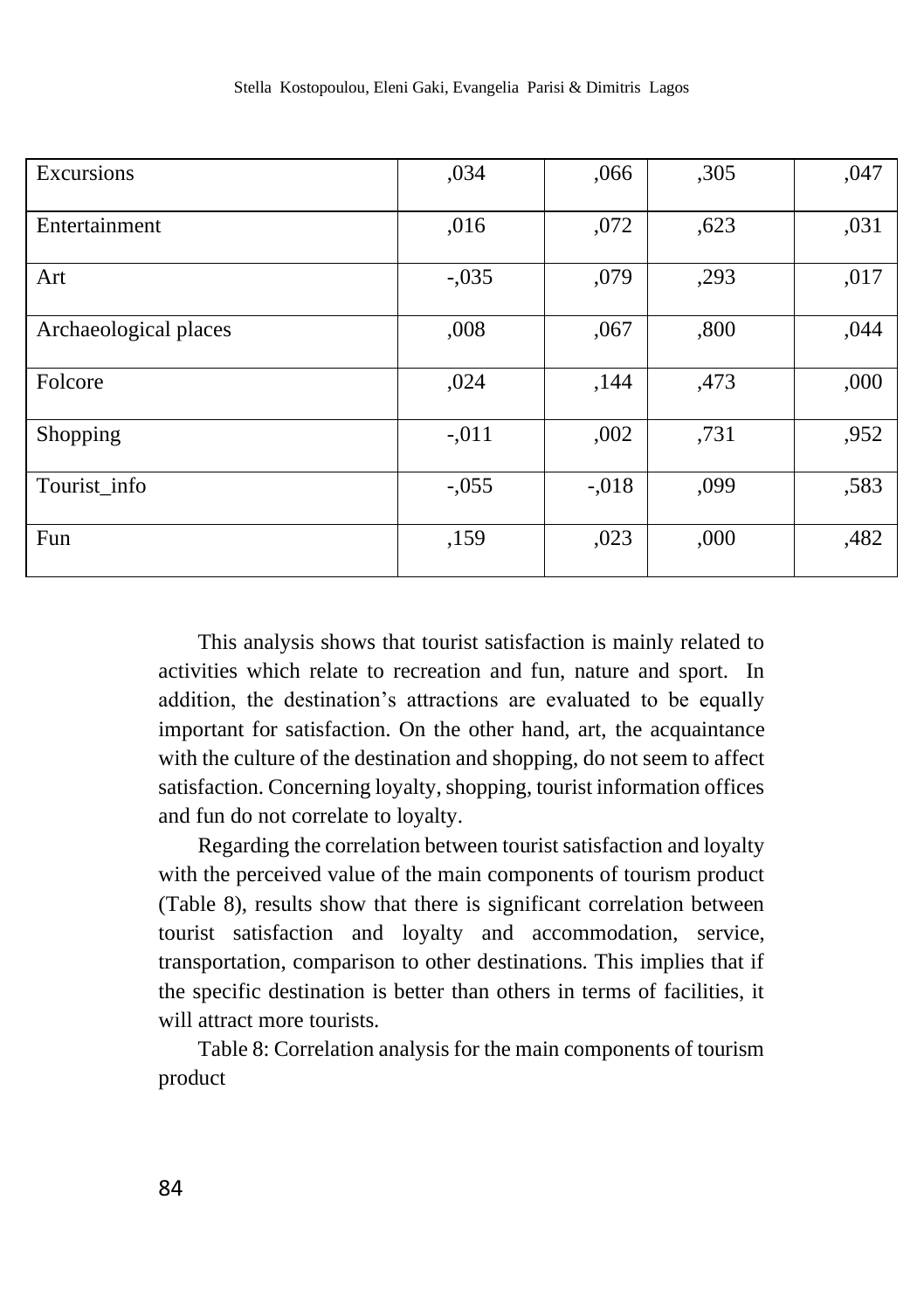| of<br>tourism<br>Components |                     |         |                 |         |
|-----------------------------|---------------------|---------|-----------------|---------|
| product                     | Pearson Correlation |         | Sig. (2-tailed) |         |
|                             |                     |         |                 |         |
|                             | Satisfaction        | Loyalty | Satisfaction    | Loyalty |
|                             |                     |         |                 |         |
| The visit to the place      | ,332                | ,203    | ,000            | ,000    |
|                             |                     |         |                 |         |
| Accommodation               | .358                | ,167    | ,000            | ,000    |
|                             |                     |         |                 |         |
| Transportation              | ,395                | ,184    | ,000            | ,000    |
|                             |                     |         |                 |         |
| Service                     | ,350                | ,178    | ,000            | ,000    |
|                             |                     |         |                 |         |
| Comparing to other places   | ,349                | ,227    | ,000            | ,000    |
|                             |                     |         |                 |         |

As for the correlation between tourist satisfaction and loyalty with perceived performance (Table 9), results show that there is significant correlation between tourist satisfaction and loyalty and perceived performance for every element of tourism destination.

Table 9: Correlation analysis for the perceived performance

|               | <b>Pearson Correlation</b> |         | Sig. (2-tailed) |         |
|---------------|----------------------------|---------|-----------------|---------|
|               | Satisfaction               | Loyalty | Satisfaction    | Loyalty |
| Stay          | ,505                       | ,230    | ,000            | ,000    |
| Food          | ,498                       | ,151    | ,000            | ,000    |
| Transport     | ,410                       | ,066    | ,000            | ,046    |
| Entertainment | ,473                       | ,142    | ,000            | ,000    |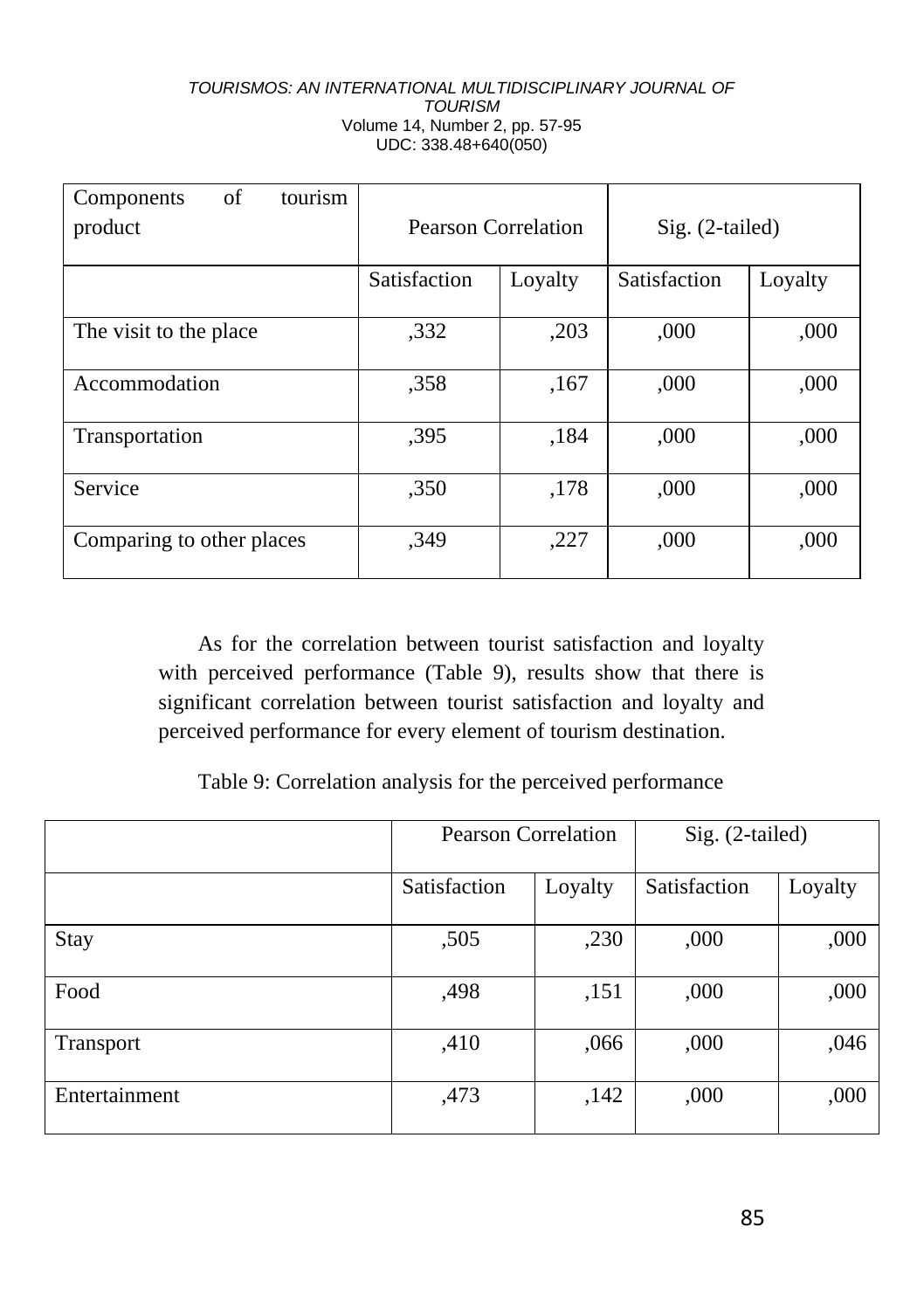| Infrastructure        | .438 | $\sqrt{2}$<br>.14, | .000 | .000 |
|-----------------------|------|--------------------|------|------|
| Perceived Performance | .624 | .195               | 000  | .000 |

Regarding the correlation between tourist satisfaction and loyalty and the characteristics of vacation (Table 10) the analysis shows that there is no significant correlation between tourist satisfaction and loyalty and the money spend on vacation. On the other hand, there is a positive correlation between tourist satisfaction and personal activities ( $r = 0.177$ ,  $p = 0.007$ ), and activities on the place ( $r = 0.067$ ,  $p = 0.043$ ). In addition, there is a positive correlation between loyalty and exploring the place  $(r = 0.092, p = 0.005)$ .

|                                                     | <b>Pearson Correlation</b> |         | Sig. (2-tailed) |         |
|-----------------------------------------------------|----------------------------|---------|-----------------|---------|
| Characteristics of vacation                         | Satisfaction               | Loyalty | Satisfaction    | Loyalty |
| <b>Budget</b>                                       | ,017                       | .018    | ,605            | ,599    |
| Duration of the trip                                | $-.002$                    | $-.038$ | ,968            | ,329    |
| Nights spend                                        | ,057                       | ,055    | ,110            | ,118    |
| activities<br>Personal<br>(eat.<br>fun,<br>friends) | ,177                       | ,004    | ,000            | ,911    |
| Activities on the place                             | ,067                       | ,000    | ,043            | .997    |
| Exporing the place                                  | $-.004$                    | ,092    | .902            | ,005    |

Table 10: Correlation analysis for the characteristics of vacation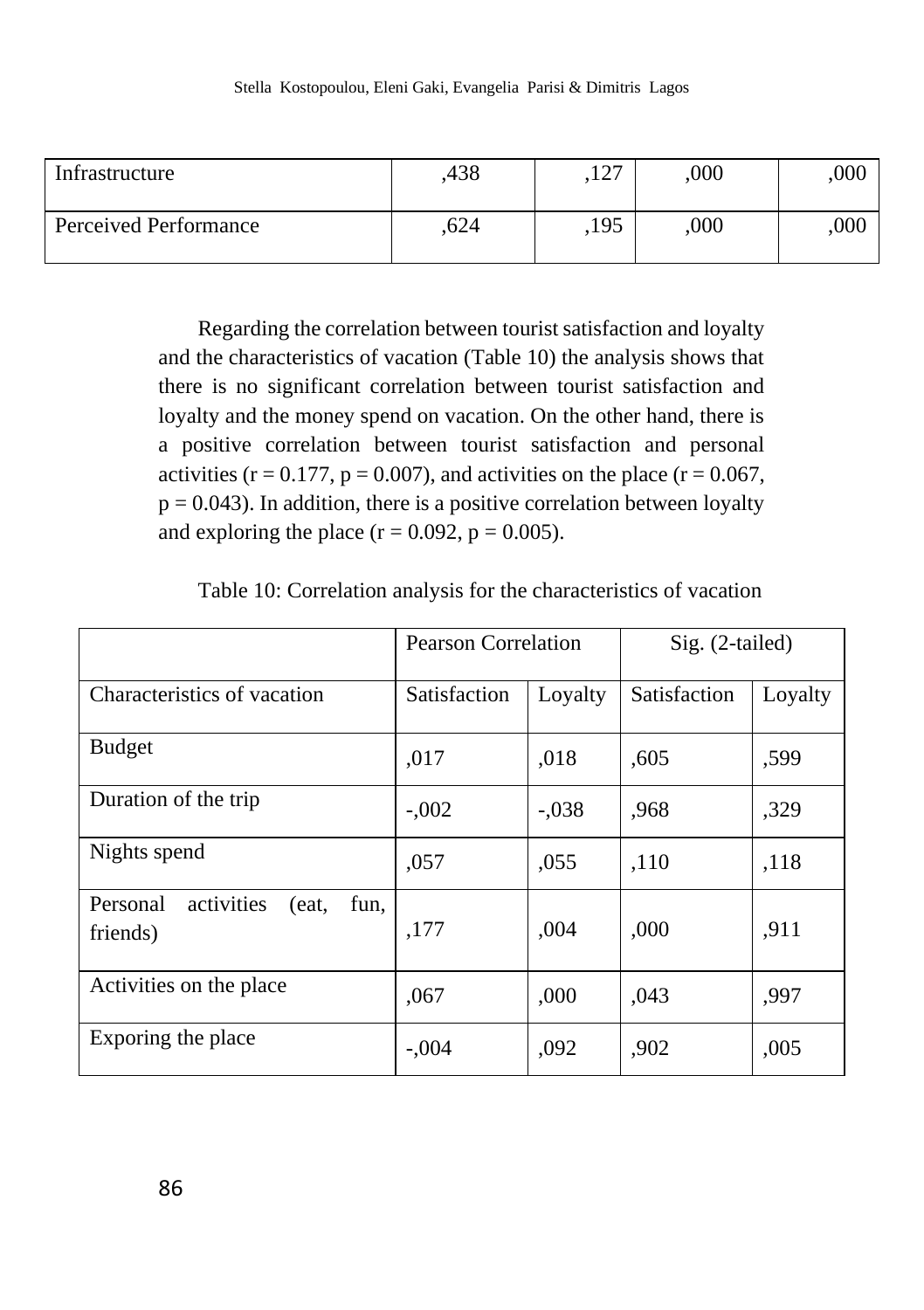Finally, regarding correlation between tourist satisfaction and loyalty (Table 11) the analysis show that there is a positive correlation between tourist satisfaction and loyalty which is significant, (r=0.266, p=0.000). This implies that tourists that are satisfied with a destination are loyal to it and that they will revisit it.

Table 11: Correlation analysis for satisfaction and loyalty

|         | <b>Pearson Correlation</b> | Sig. (2-tailed) |
|---------|----------------------------|-----------------|
|         | Satisfaction               |                 |
| Loyalty | .266                       | ,000            |
| ٠       |                            |                 |

# **CONCLUSIONS AND RECOMMENDATIONS**

This research aimed at providing an overall understanding of foreign tourists and tourism industry in the Ionian Islands Region as well as assessing the tourist satisfaction with the destination and their intention to return. These goals were accomplished by careful research and the identification of factors that ultimately directly and indirectly influence the return intention of tourists.

After analyzing all data from the tourists who spent time doing the survey, some significant conclusions are drawn from the study. Firstly we can conclude that, the most important among the various variables affecting tourist satisfaction, is whether tourists travel alone or in groups. The survey results analysis reveals that tourists traveling in a group of 3-4 people are more satisfied and likely willing to revisit the place, while tourists travelling alone are less satisfied. In addition,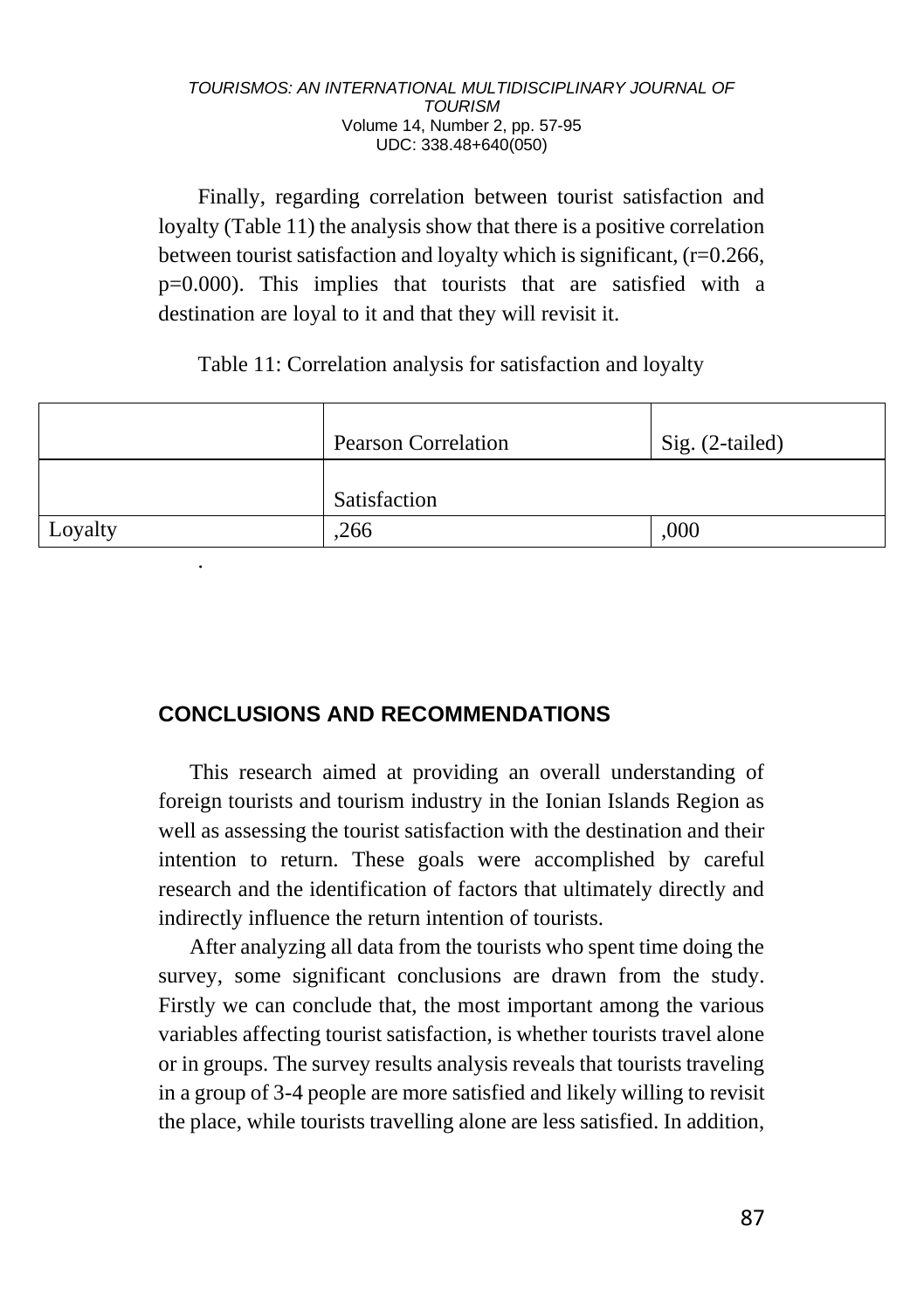tourists traveling for leisure purposes, to explore new places, to taste local gastronomy and meet new people are more satisfied.

Another finding is that satisfaction is mainly affected by behavior and features related to the personal interests of tourists, the so-called 'active activities' (food, fun, hanging out with friends, sports, etc.). On the other hand, loyalty is influenced by behavior and features related to tourist destinations, like touring, sightseeing, folklore elements, etc. Moreover, estimated value (value for money) for the tourist product being offered, is the second most important factor affecting the overall satisfaction and loyalty assessment.

A third point of interest is that, there is a positive relationship between commitment (loyalty) and satisfaction. This does not mean that tourists who found themselves very satisfied will choose the same destination for their next holidays. On the contrary, it is observed that people who say "excited" or even moderately satisfied with their vacations are more likely to revisit the place again. People who are very satisfied will choose a different destination for their vacations.

A fourth finding of the research, is that the profile of those who declare their intention to revisit the place and those who have already revisited the place is very similar, indicating the proximity/similarity of behaviors. Tourism experience has a very powerful influence on visitor behavior. Especially the satisfaction from the residents of tourism destinations, a smooth relationship with the local tourism professionals, providing the basic conditions for the overall satisfaction assessment, and the satisfaction from the local authorities and local government, create the prerequisite for the intention of repeating the visit.

Another interesting point is that tourists that tend to visit a place again, have specific preferences, such as sports, shopping, entertainment, and they schedule and organize their vacations. They appear to slowly develop a customary and non-temporal relationship with the destination.

Finally, results analysis shows that the amount of holiday expenditure is not a sufficient factor that can affect satisfaction. The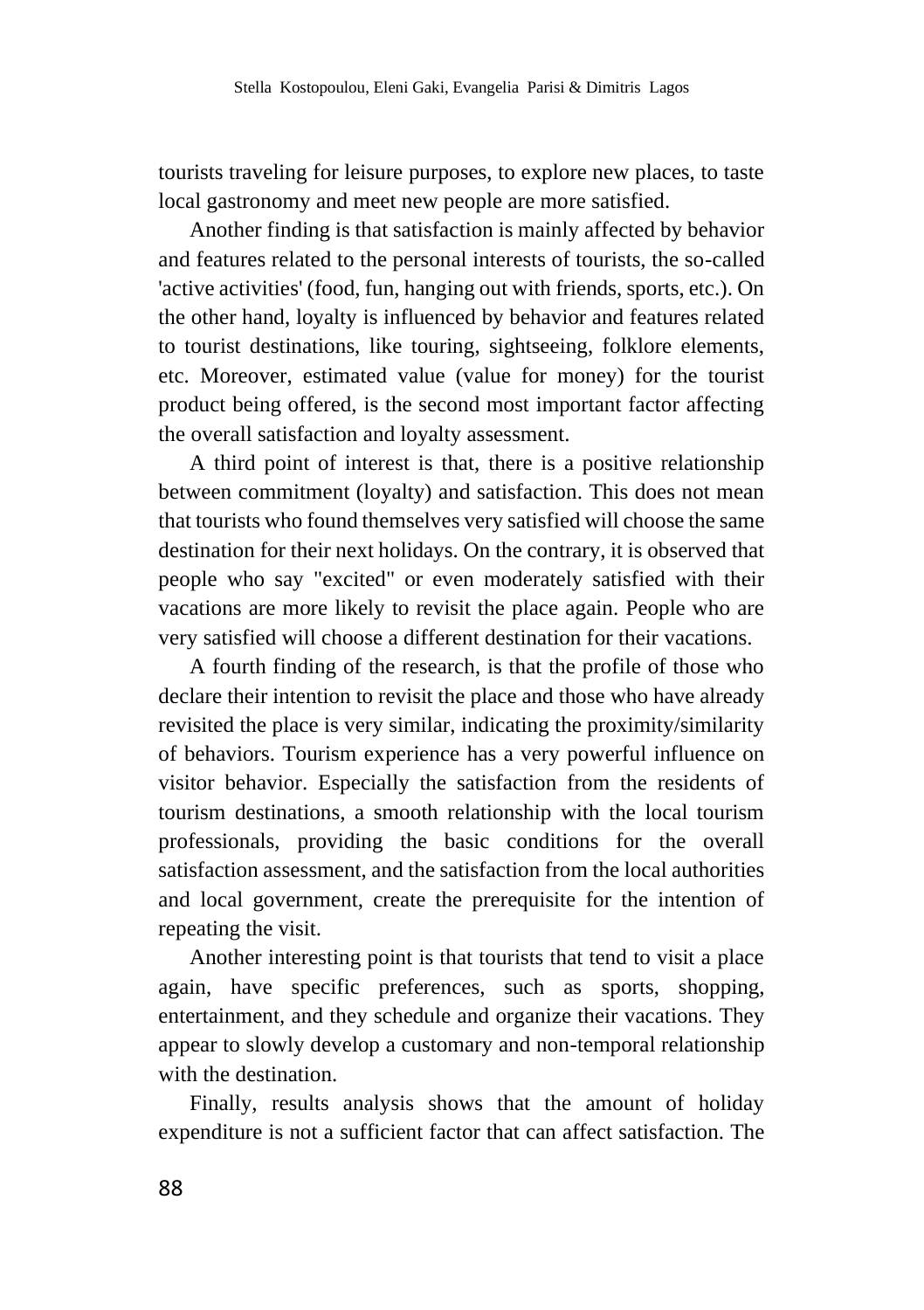lack of coordinated and adequate information is noticeable and is being sought by people who intend to repeat the visit.

Based on the results of the research and in order to enhance tourist satisfaction and the intention to repeat the visit, the following recommendations are made for the survey area, that could be of use for future research on related topics:

Development and improvement of the public and private sector overall infrastructure (improvement of road network, public services, preservation and promotion of archaeological and historical sites).

 $\Box$ Creation of thematic routes (religious, cultural, agrotourism, diving). Organization of educational, folkloric and cultural events, getting to know local products and enhancing sports activities.

Maintenance of the quality / price ratio at acceptable levels,  $\Box$ with the introduction of quality assurance systems and the appropriate tourism education. Actions to inform, encourage and educate visitors (publication of an annual tourism services guide, creation of an attractive website, establishment of a tourism information office, placement of city maps or screens (touch screen), new road signs, creation of exhibits to promote local products).

 $\Box$ Lastly, efforts should be made to retain the customer (by offering smart holiday packages, boosting synergies among tourism stakeholders and local authorities, by maintaining the quality-price ratio at affordable levels)

This research generated a wealth of information on the tourist satisfaction in the Region of Ionian Islands, Greece and their intention to return. Nevertheless, the current study has some limitations especially about the sample size and time frame. Furthermore, future research on the tourist satisfaction should also consider social media communication and the online reviews on travel and booking sites (e.g. TripAdvisor), that express the satisfaction of tourists about a destination and are becoming increasingly popular sources of information for trip planning in recent years.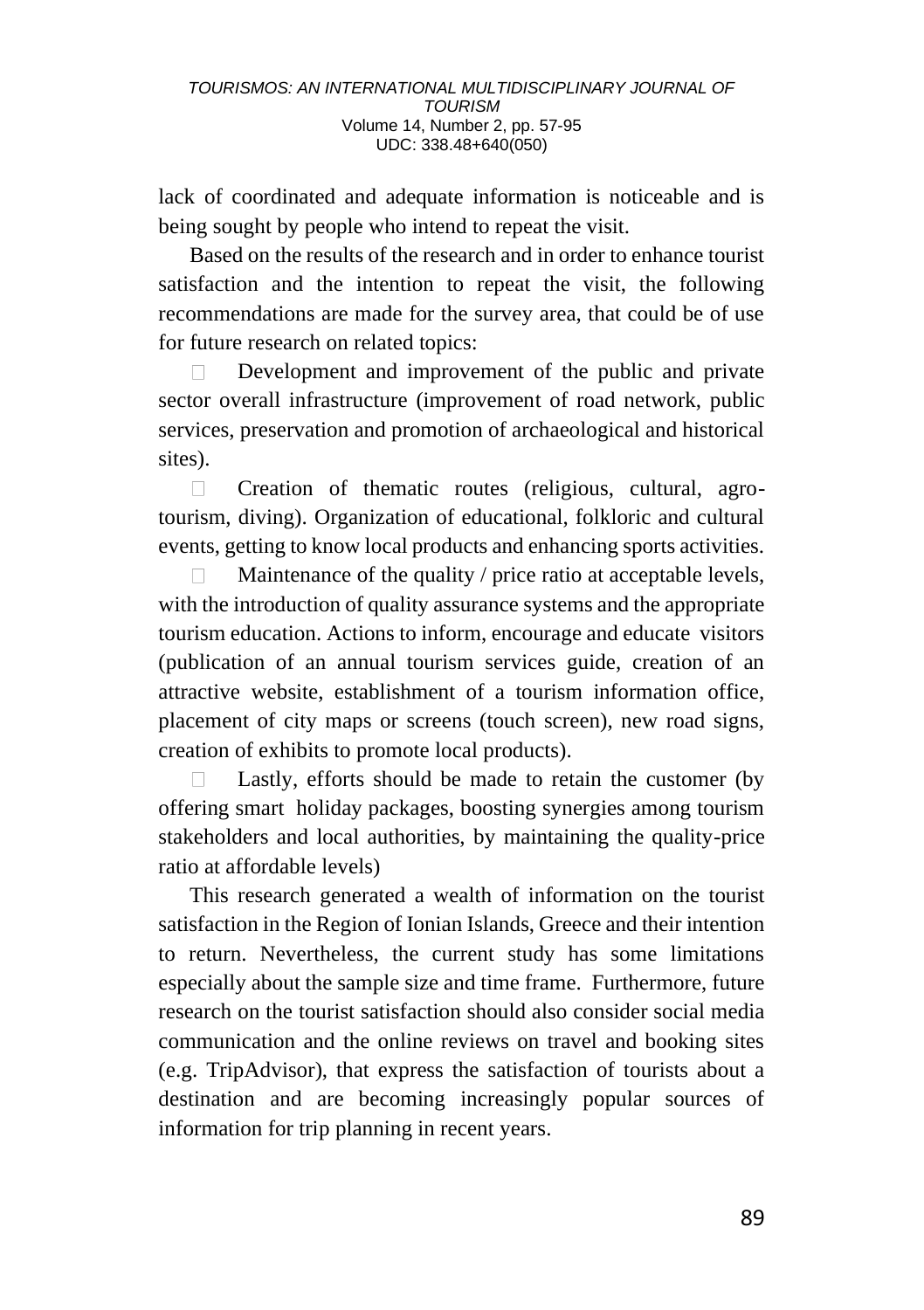### **REFERENCES**

- Ahmed, ZU. (1991). The influence of the components of a state's tourist image on product positioning strategy. *Tourism Management*, Vol. 12, No. 4, pp. 331-340.
- Aliman, NK, Hashim, SM, Wahid, SDM and Harudin, S. (2016). Tourists' Satisfaction with a Destination: An Investigation on Visitors to Langkawi Island. *International Journal of Marketing Studies*. Vol. 8, No. 3, pp. 173- 188.
- Anderson, E, W. (1994). Cross-Category Variation in Customer Satisfaction and Retention. *Marketing Letters*, Vol. 5, No. 1, pp. 19-30.
- Barsky, J. D. (1992). Customer satisfaction in the hotel industry: meaning and measurement. *Hospitality Research Journal,* Vol. 16, No. 1, pp. 51- 73.
- Barsky, J.D., and Labagh, R., (1992). Strategy for customer satisfaction. *Cornell Hotel and Restaurant Administration Quarterly*, Vol. 33, pp. 32-40.
- Bigné, J.E., and Andreu, L. (2004). Modelo cognitivo- affectivo de la satisfaccion en servicios de ocio y turismo. *Cuademos de Economia y Direccion de la Empressa*, Vol. 21**,** pp. 89-120.
- Bosque, I. R., and Martin, H.S., (2008). Tourist satisfaction: A cognitiveaffective model. *Annals of Tourism Research***,** Vol. 35, No. 2, pp. 551– 573.
- Bou-Llusar, J. C., Camison-Zornoza, C., Escrig-Tena, A. B. (2001). Measuring the relationship between firm perceived quality and customer satisfaction and its influence on purchase intentions. *Total Quality Management*, Vol. 12, No. 6, pp. 719-734.
- Chon, K.S., and Olsen, M.D., (1991). Functional and symbolic approaches to consumer satisfaction/dissatisfaction in tourism. *Journal of the International Academy of Hospitality Research*, Vol. 28, No. 1, pp.1-20.
- Chen,J.S., and Hsu, C.H.C (2000). Measurement of Korean tourists' perceived images of overseas destinations. *Journal of Travel Research*, Vol. 38, No. 4, pp. 411-416.0
- Churchill, G. A. and Surprenant, C. (1982). An investigation into the determinants of customer satisfaction. *Journal of Marketing Research,* Vol. 19, No. 3, pp. 491-504.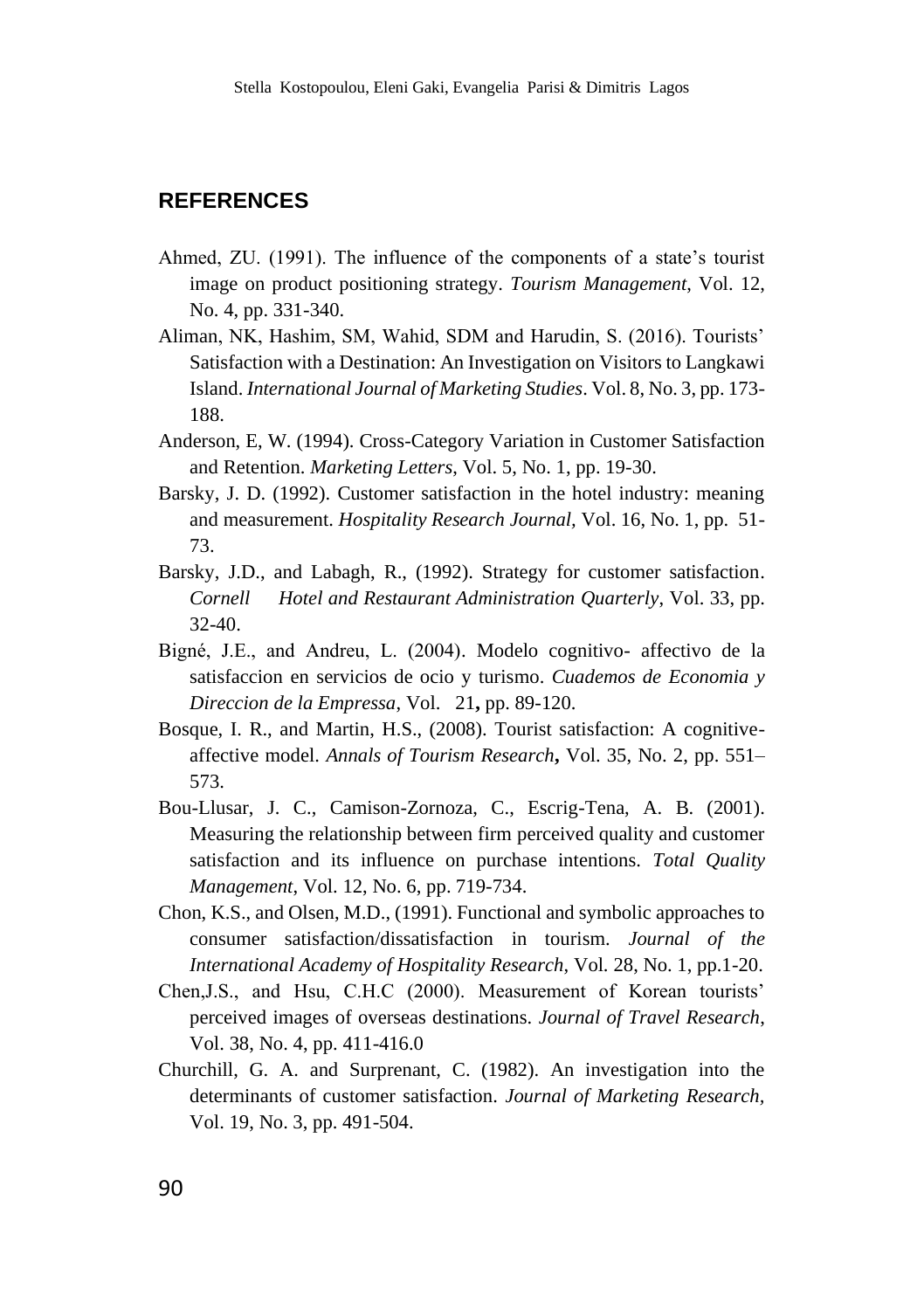- Courtis, P. and Mylonakis, J. (2008). A holistic approach of assessing and improving competitiveness in tourism: The case of Ionian Islands (Greece). *Problems and Perspectives in Management Journal,* Vol. 6, No. 3, pp 31-37.
- Courtis P. and Kokotos D. (2009). A Decision Tree Application in Tourism Based Economic Development. *TOURISMOS: An International Multidisciplinary Journal of Tourism,* Volume 4, No 2, pp. 169-178.
- Crompton, J. L., and L. L. Love (1995). The Predictive Validity of Alternative Approaches of Evaluating Quality of a Festival. *Journal of Travel Research*, Vol. 34, No.1, pp. 11–24.
- Crosby, A. L. (1993). Measuring customer satisfaction. In Scheuing, E. E and. Christopher, W. F. (eds.) *The Service Quality Handbook*, New York: AMACOM, pp. 389-407.
- Echtner, C. M. and Ritchie, B. (1993). The measurement of destination image: an empirical assessment. *Journal of Travel Research*, Vol. 31, No. 3, pp. 3-13.
- Enterprise Greece (2017). Region of Ionian Islands-Investment profile. [https://www.enterprisegreece.gov.gr/images/public/pdf](https://www.enterprisegreece.gov.gr/images/public/pdf-files/synergassia/Synergasia_2017_Profile_Ionian_Islands_240317.pdf)[files/synergassia/Synergasia\\_2017\\_Profile\\_Ionian\\_Islands\\_240317.pdf.](https://www.enterprisegreece.gov.gr/images/public/pdf-files/synergassia/Synergasia_2017_Profile_Ionian_Islands_240317.pdf)  Accessed the 28<sup>th</sup> November 2019.
- Eusebio C., and Vieira A.L. (2013). Destination Attributes' Evaluation, Satisfaction and Behavioral Intentions: a Structural Modeling Approach. *International Journal of Tourism Research,* Vol. 15, No. 1, pp. 66–80.
- Greek National Tourism Organisation (GNTO) (n.d). The Ionian Islands, www.visitgreece.gr
- Gursoy, D., McCleary, K. W. and Lepsito, L. R. (2003). Segmenting dissatisfied restaurant customers based on their complaining response styles. *Journal of Food Service Business Research,* Vol. 6, No. 1, pp. 25- 44.
- Gursoy, D., McCleary, K. W. and L. R. Lepsito (2007). Propensity to complain: affects of personality and behavioral factors. *Journal of Hospitality and Tourism Research*, Vol. 31, No. 3, pp. 358-386.
- Hassan, MM and Shahnewaz, Md. (2014). Measuring Tourist Service Satisfaction at Destination: A Case Study of Cox's Bazar Sea Beach, Bangladesh. *American Journal of Tourism Management*, Vol. 3, No. 1, pp. 32-43.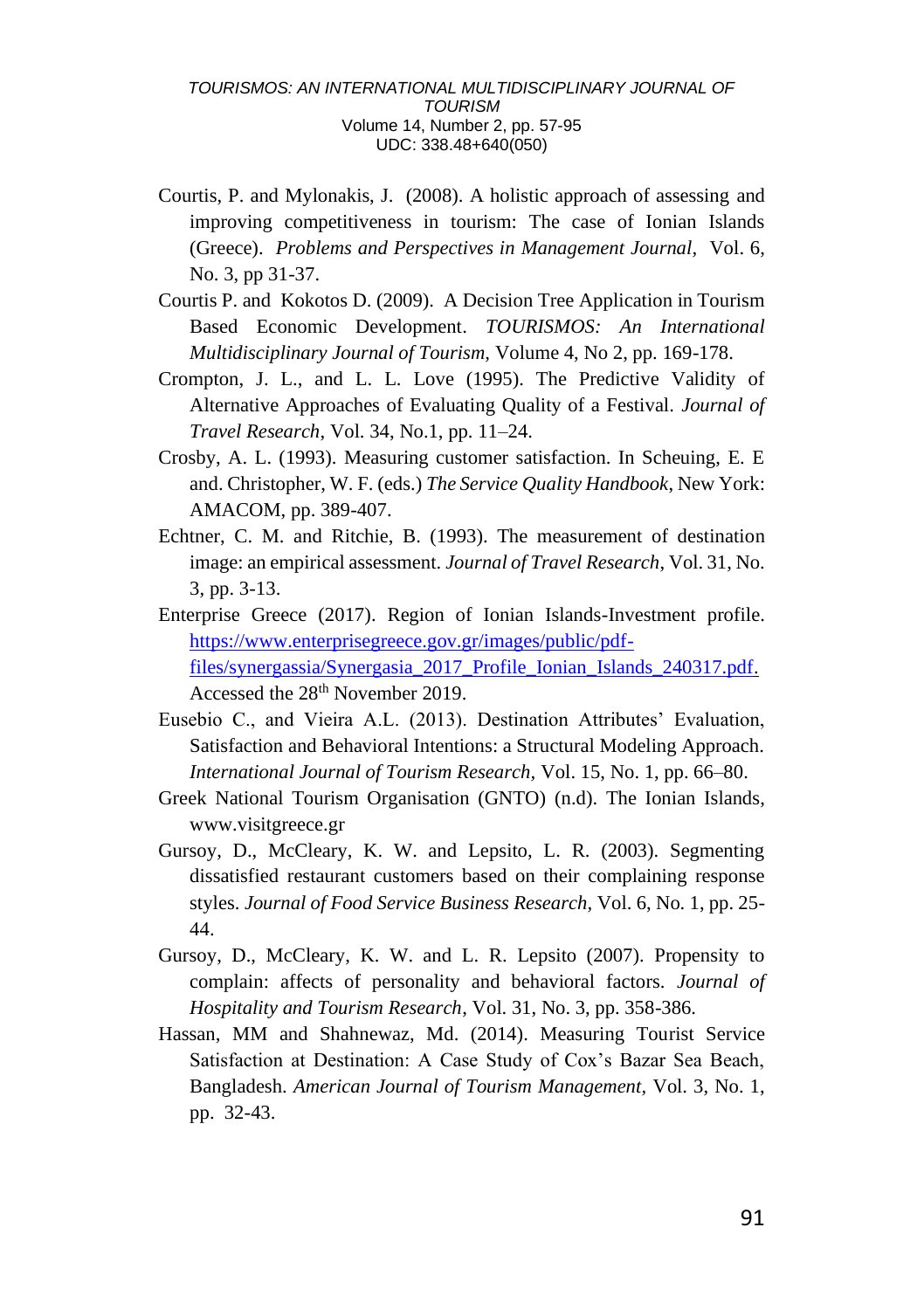- Haywood, K. M. (1989). Managing Word-of-Mouth Communications. *Journal of Service Marketing*, Vol. 3, No. 2, pp. 55-67.
- Huang, S., and Hsu, C.H.C., (2009). Effects of travel motivation, past experience, perceived constraint, and attitude on revisit intention. *Journal of Travel Research*, Vol. 48, No. 1, pp. 29-44.
- Hui, T., Wan, D., and Ho, A. (2007). Tourists' satisfaction, recommendation and revisiting Singapore. *Tourism Management*, Vol. 28, No. 4, pp. 965- 975.
- Ibrahim, E. E. and Gill, J. (2005). A positioning strategy for a tourist destination, based on analysis of customers' perceptions and satisfactions. *Marketing Intelligence and Planning,* Vol. 23, No. 2, pp. 172–188.
- Kano, N. (1984). Attractive quality and must-be quality. *Journal of the Japanese Society for Quality Control,* Vol. 1, No. 4, pp. 39–48.
- Kapetanakis P. (n.d.). The Ionian Sea in the 19th century: Ports, the port system and the formation of the Ionian commercial and maritime network.

[http://www.lse.ac.uk/europeanInstitute/research/hellenicObservatory/pd](http://www.lse.ac.uk/europeanInstitute/research/hellenicObservatory/pdf/3rd_Symposium/PAPERS/KAPETANAKIS_PANAYIOTIS.pdf) [f/3rd\\_Symposium/PAPERS/KAPETANAKIS\\_PANAYIOTIS.pdf.](http://www.lse.ac.uk/europeanInstitute/research/hellenicObservatory/pdf/3rd_Symposium/PAPERS/KAPETANAKIS_PANAYIOTIS.pdf) Accessed the 155th December 2019.

- Karatepe, O. M. (2006). Customer complaints and organizational responses: the effects of complainants' perceptions of justice on satisfaction and loyalty. *Interactional Journal of Hospitality Management,* Vol. 25, No. 1, pp. 69-90.
- Konecnik, K., and Ruzzier, M., (2006). The influence of previous visitation on customers evaluation of tourism destination. *Managing Global Transitions***,** Vol. 4, No. 2, pp. 145-165.
- Kozak, M., and Rimmington, M. (2000). Tourist satisfaction with Mallorca, Spain, as an off-season holiday destination. *Journal of Travel Research*, Vol. 38, No. 3, pp. 260-269.
- Naidoo, P., Ramseook-Munhurrun, P. and Ladsawut, J. (2010). Tourist satisfaction with Mauritius as a holiday destination. *Global Journal of Business Research,* Vol. 4 , No. 2, pp. 113-123.
- Neal, J. D. and Gursoy, D. (2008). A multifaceted analysis of tourism satisfaction. *Journal of Travel Research,* Vol. 47, August, pp. 53-62.
- OECD Organisation for Economic Co-operation and Development (2018). OECD Tourism Trends and Policies 2018, OECD Publishing, Paris, March 2018. dx.doi.org/10.1787/tour-2018-en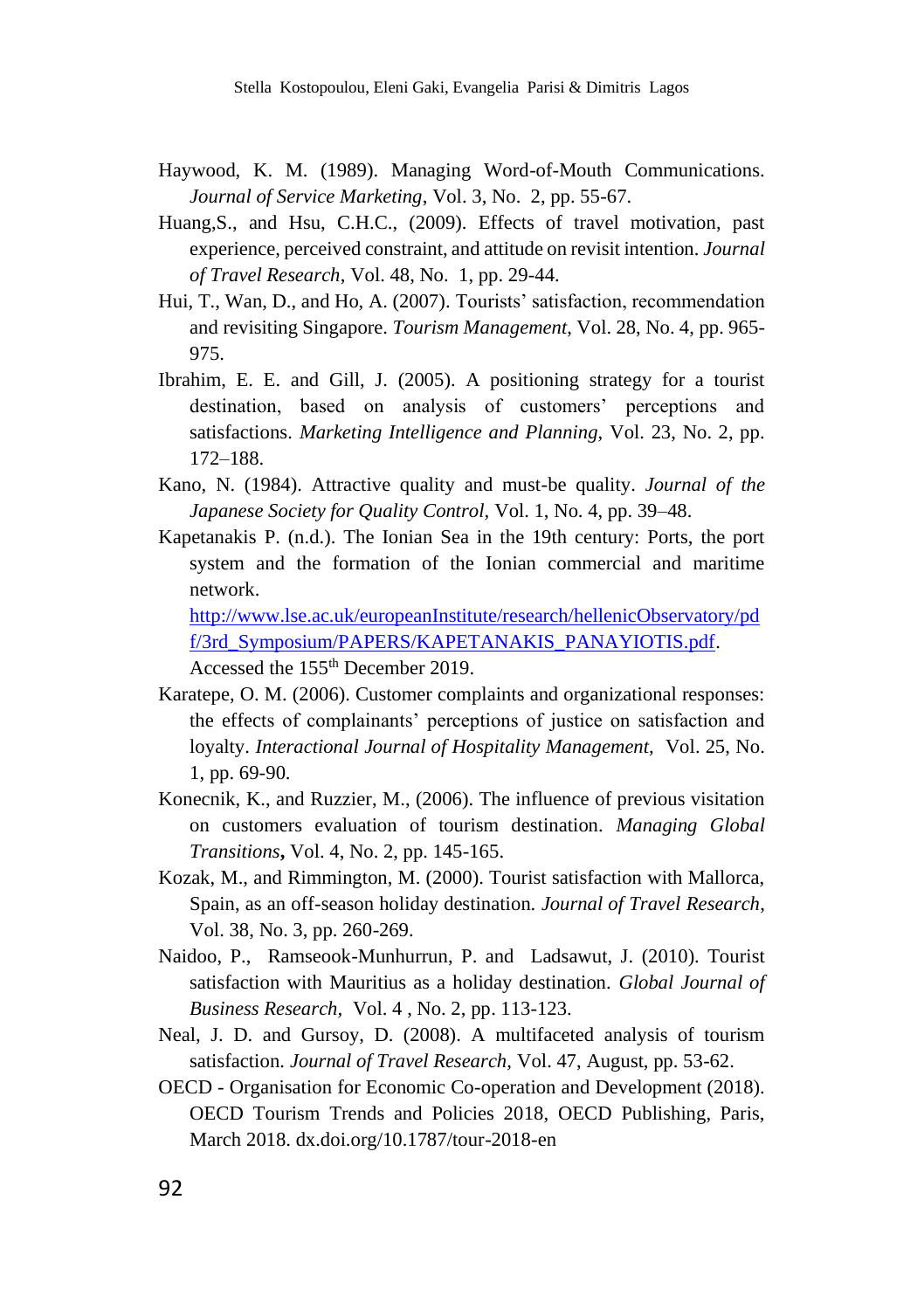- Oliver, R.L. (1993). A Conceptual Model of Service Quality and Service Satisfaction: Compatible Goals, Different Concepts. *Adv Service Marketing Management*, Vol. 2, pp. 65-85.
- Oliver, R.L., (1997). *Satisfaction: A Behavioral Perspective on the Consumer*, New York: McGraw-Hill
- Oliver, R.L. and Swan, J.E. (1989). Consumer Perceptions of Interpersonal Equity and Satisfaction in Transactions: A Field Survey Approach. *Journal of Marketing,* Vol. 53, No. 2, pp. 21-35.
- O'Neill, M. A., Riscinto-Kozub, K.A., and Hyfte, M.V. (2010). Defining visitor satisfaction in the context of camping oriented nature-based tourism-the driving force of quality. *Journal of Vacation Marketing*, Vol. 16, No. 2, pp. 141-156.
- Oppermann, M. (2000). Tourism destination loyalty. *Journal of Travel Research*, Vol. 39, No. 1, pp. 78-84.
- Parasuraman, A., Zeithaml, V.A., and Berry, L.L., (1985). A conceptual model of service quality and its implications for future research. *The Journal of Marketing*, Vol. 49, No. 4, pp. 41-50.
- Pizam, A. and Ellis, T., (1999). Customer satisfaction and its measurement in hospitality enterprises. *International Journal of Contemporary Hospitality Management,* Vol. 11, No. 7, pp. 326-339.
- PwC PricewaterhouseCoopers, (2018) The next day of Greek Tourism. PwC Greece. [https://www.pwc.com/gr/en/publications/greek-thought](https://www.pwc.com/gr/en/publications/greek-thought-leadership/the-next-day-of-greek-tourism-en-long.pdf)[leadership/the-next-day-of-greek-tourism-en-long.pdf.](https://www.pwc.com/gr/en/publications/greek-thought-leadership/the-next-day-of-greek-tourism-en-long.pdf) Accessed the 18<sup>th</sup> December 2019.
- Institute for Tourism Research and Forecasts (2016). The Tourism Characteristics of the Ionian Islands Region, Technical Report · May 2016 (in Greek).
- Ross, E.L.D. and Iso-Ahola, S.E. (1991). Sightseeing tourists' motivation and satisfaction. *Annals of Tourism Research,* Vol. 18, No. 2, pp. 226-237.
- Rosenberg, L. J. and J. A. Czepiel (1984). A Marketing Approach for Customer Retention. *Journal of Consumer Marketing*, Vol. 1, No. 2, pp. 45-51
- Sadeh, E., Asgari, F., Mousavi, L., and Sadeh, S. (2012). Factors affecting tourist satisfaction and its consequences. *Journal of Basic and Applied Scientific Research,* Vol. 2, No. 2, pp. 1557-2012.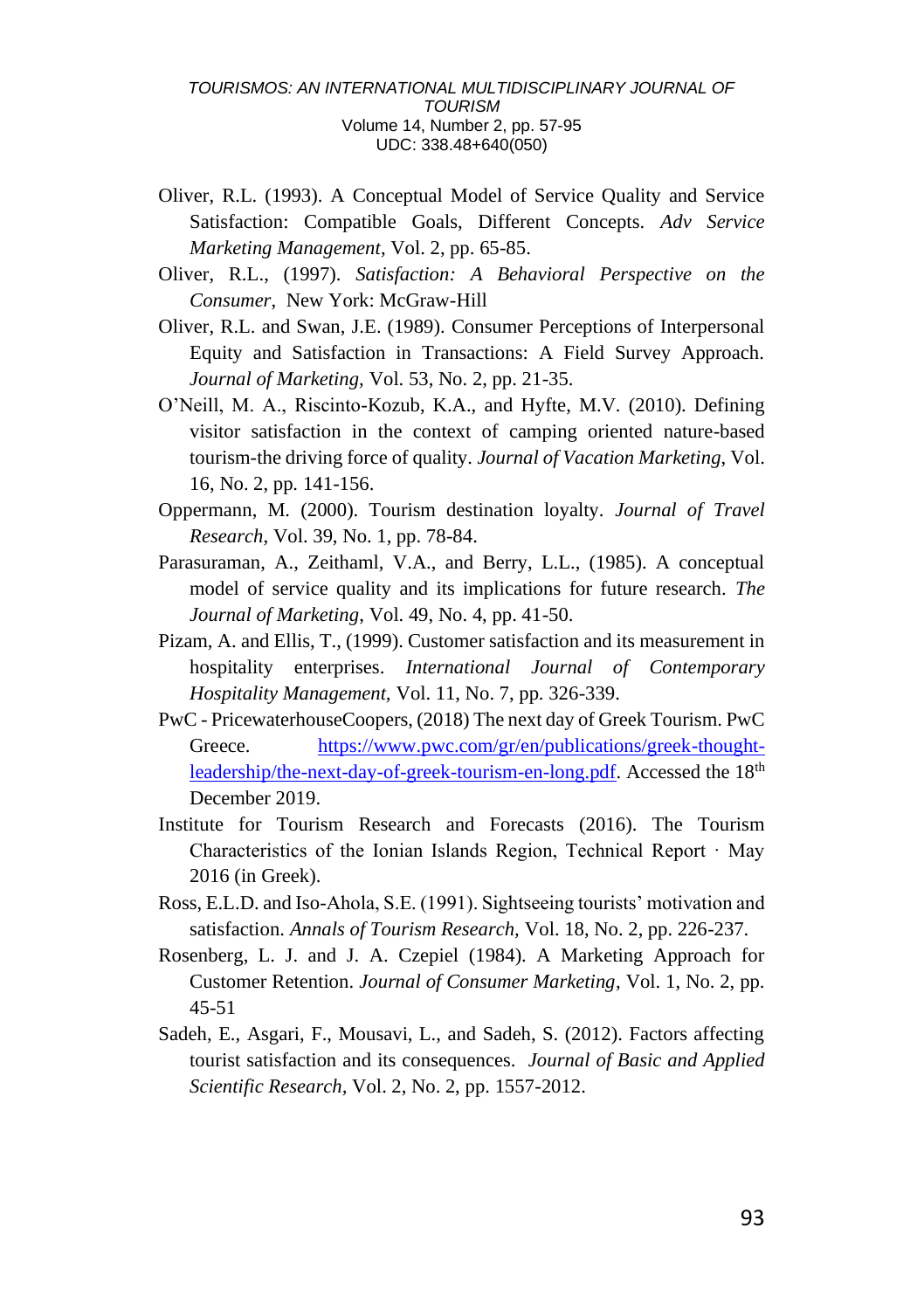- Sanchez, J., Callarisa, L.J., Rodriguez, R.M. and Moliner, M.A. (2006). Perceived value of the purchase of a tourism product. *Tourism Management*, Vol. 27, No. 3, pp. 394-409.
- Severt, D., Wong, Y., Chen, P., and Breiter, D. (2007). Examining the motivation, perceived performance and behavioral intentions of convention attendees: Evidence from a regional conference. *Tourism Management,* Vol. 28, No. 2, pp. 399-408.
- Smith, S. L. (1994). The tourism product. *Annals of Tourism Research,* Vol. 21, No. 3, pp. 582-595.
- Song, H., Li, G., Veen, R., and Chen, J. L. (2011). Assessing Mainland Chinese Tourist Satisfaction with Hong Kong Using Tourist Satisfaction Index. *International Journal of Tourism Research,* Vol. 13, No. 1, pp. 82- 96.
- Stevens, Blair F. (1992). Price value perceptions of travelers. *Journal of Travel Research,* Vol. 31 (Fall), pp. 44-48.
- Tavladorakis, M. and Papadimitriou, P. (2019). In Focus: Corfu, Greece. HVS Athens[. https://www.hvs.com/article/8621-In-Focus-Corfu-Greece.](https://www.hvs.com/article/8621-In-Focus-Corfu-Greece)  Accessed the 15<sup>th</sup> November 2019.
- Tse, D.K., Wilton, P.C. (1988). Models of Consumer Satisfaction Formation: An Extension. *Journal of Marketing Research*, Vol. 25, No. 2, pp. 204– 212.
- UNWTO World Tourism Organization (2018). Tourism Highlights, 2018 Edition, UNWTO, Madrid, DOI: doi.org/10.18111/9789284419876.
- UNWTO World Tourism Organization (2019). World Tourism Barobeter. Volume 17, Issue 2, May 2019.
- UNWTO/GTERC World Tourism Organization and Global Tourism Economy Research Centre (2018). Asia Tourism Trends, 2018 Edition, Executive Summary, UNWTO, Madrid, doi.org/10.18111/9789284420056.
- Vavra, T.G. (1997) Improving your measurement of customer satisfaction: a guide to creating, conducting, analyzing and reporting customer satisfaction measurement programs, ASQ Quality Press.
- Velazquez, M.B., Saura, I.G., and Molina, M.E.R. (2011). Conceptualizing and measuring loyalty: Towards a conceptual model of tourist loyalty antecedents. *Journal of Vacation Marketing,* Vol. 17, No. 1, pp. 65-81.
- Vogt, C.A., and Andereck K. L. (2003). Destination perceptions across a vacation. *Journal of Travel Research*, Vol. 41, No. 4, pp. 348-354.